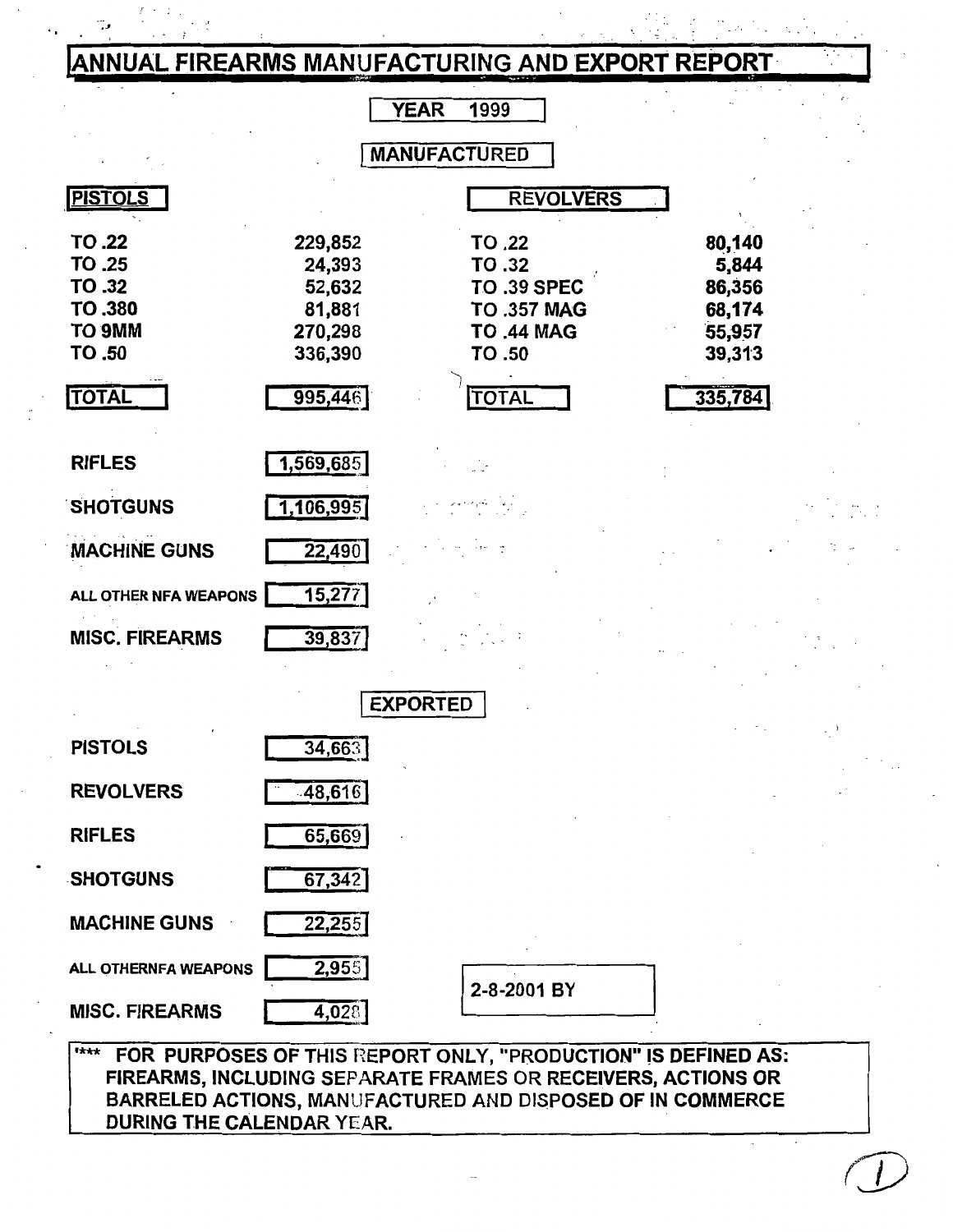# **PISTOLS MANUFACTURED IN 1999**

**PAGE 1 OF 20** 

| DS KEY.        | <b>LICENSE NAME</b>                                  | <b>STREET</b>                                    | CITY                                 | ST        | <b>PISTOL</b><br>22 | <b>PISTOL</b><br>25 | <b>PISTOL</b><br>32 | <b>PISTOL</b><br>380 | <b>PISTOL</b><br>9MM | <b>PISTOL</b><br>50 | PISTOL<br><b>TOTAL</b> |
|----------------|------------------------------------------------------|--------------------------------------------------|--------------------------------------|-----------|---------------------|---------------------|---------------------|----------------------|----------------------|---------------------|------------------------|
| <b>363645</b>  | <b>EMCO INC</b>                                      | 201 IND PARKWAY                                  | <b>GADSDEN</b>                       | AL        | 305                 | 5                   | 11                  | 8567                 | 0                    | 0                   | 8888                   |
| '136772        | <b>STINES MACHINE INC</b>                            | COUNTY RD 719 3 MI W<br>JCT HWY 412 & 103 N      | <b>BERRYVILLE</b>                    | AR        | 0                   | 0                   | 0                   | 0                    | 0                    | 143                 | 143                    |
| '134716        | WILSONS GUN SHOP INC                                 | 2234 CR 719                                      | <b>BERRYVILLE</b>                    | AR        | 11                  | 0                   | 0                   | O                    | 2                    | 998                 | 1011                   |
| 3637950        | DODD, ROBERT FLOYD                                   | 4340 EAST CANYON DR                              | <b>CAMP VERDE</b>                    | AZ.       | 0                   | 0                   | 10                  | 0                    | 0                    | 0                   | 10                     |
| 3638387        | <b>PROFESSIONAL ORDNANCE</b><br><b>INC</b>           | 1070 METRIC DR                                   | <b>LAKE HAVASU</b><br>CITY           | AZ        | 0                   | 1970                | 0                   | 0                    | 0                    | 0                   | 1970                   |
| 3633332        | R & R SPORTING ARMS INC                              | 15481 N TWIN LAKES DR TUCSON                     |                                      | AZ.       | 6                   | 0                   | 12                  | - 4                  | 0                    | 0                   | 22                     |
| 3636542        | ROBAR COMPANIES, INC                                 | 21438 N 7TH AVE SUITE B PHOENIX                  |                                      | ΑZ        | 0                   | 0                   | 0                   | 0                    | 0                    | 2                   | $\overline{2}$         |
| 1636840        | SMITH, JOE B                                         | 3402 W WILSHIRE #27                              | <b>PHOENIX</b>                       | AZ        | ٥                   | 0                   | 0                   | 0                    | 4                    | 0                   | 4                      |
| 3638161        | SOUTHWEST METAL FINISHING<br>LLC                     | 2002 W CAMPUS DR                                 | <b>TEMPE</b>                         | AZ        | 0                   | 0                   | 0                   | 0                    | 0                    | 31268               | 31268                  |
| 3614472        | STURM RUGER & CO INC                                 | <b>200 RUGER RD</b>                              | <b>PRESCOTT</b>                      | ΑZ        | 111206              | 0                   | 0                   | . 0. .               | 61033                | 41637               | 213876                 |
| 3334014        | <b>BRYCO ARMS</b>                                    | <b>380 CLINTON ST</b>                            | <b>COSTA MESA</b>                    | CA        | 10910               | 2522                | 34                  | 25056                | 29732                | 0                   | 68254                  |
| 3322226        | DAVIS INDUSTRIES                                     | 15150 SIERRA BONITA LN CHINO                     |                                      | CA        | 8591                | 337                 | 4541                | 18120                | 1755                 | 0                   | 33344                  |
| 3340195        | DOWNSIZER CORP                                       | 8652 MAGNOLIA AVE #6                             | <b>SANTEE</b>                        | CA        | 0                   | 0                   | 0                   | 0                    | 20                   | 53                  | 73                     |
| 3335296        | <b>ELECTRONIC MEDICAL</b><br>RESEARCH LABORATORY INC | 1785 POMONA AVE #C                               | <b>CORONA</b>                        | CA        | 0                   | 0                   | 0                   | 0                    | 421                  | 0                   | 421                    |
| 3340727        | <b>EXCEL INDUSTRIES INC</b>                          | 4510 CARTER CT                                   | <b>CHINO</b>                         | CA        | 0                   | 0                   | 42                  | 379                  | 149                  | 0                   | 570                    |
| 3340235        | INTERNATIONAL ANTIQUE<br><b>REPRODUCTIONS INC</b>    | 33171 CAMINO<br>CAPISTRANO#A & B                 | <b>SAN JUAN</b><br><b>CAPISTRANO</b> | CA        | 98                  | 0                   | 0                   | 0                    | 0                    | 0                   | 98                     |
| <b>3434360</b> | KRAUSE, MICHAEL A                                    | <b>83 21ST AVE</b>                               | <b>SAN MATEO</b>                     | CA        | 0                   | 0                   | 0                   | 0                    | 0                    | 7                   | $\overline{7}$         |
| 3340867        | MUELLER, WALTER W<br>MUELLER, JEFFREY W              | 14576 FONTLEE LANE                               | <b>FONTANA</b>                       | CA        | 2000                | 5000                | 0                   | 10000                | 1680                 | 0                   | 18680                  |
| 3336988        | <b>PHOENIX ARMS</b>                                  | <b>1420 ARCHIBALD AVE</b>                        | <b>ONTARIO</b>                       | CA        | 19685               | 2510                | 0                   | 0                    | 0                    | 0                   | 22195                  |
| 3340518        | <b>REPUBLIC ARMS INC</b>                             | 15167 SIERRA BONITA LN CHINO                     |                                      | CA        | 0                   | 0                   | 0                   | 0                    | 0                    | 616                 | 616                    |
| 3340416        | STONE, IRVING O JR & STONE,<br><b>IRVING O III</b>   | 73377 SULLIVAN RD                                | <b>TWENTYNINE</b><br><b>PALMS</b>    | CA        | 0                   | 0                   | 0                   | 0                    | 0                    | 3                   | $\frac{3}{2}$          |
| 3437579        | <b>AWI LLC</b>                                       | 600 OAK AVE                                      | <b>EATON</b>                         | co        | 1                   | 0                   | 0                   | 0                    | 0                    | 0                   | $\blacktriangleleft$   |
| 0633345        | <b>COLT'S MANUFACTURING CO</b><br><b>INC</b>         | 545 NEWPARK AVE                                  | <b>WEST</b><br><b>HARTFORD</b>       | СT        | 594                 | 0                   | 0                   | 9127                 | 162                  | 28437               | 38320                  |
| 0604862        | L W SEECAMP CO INC                                   | <b>301 BREWSTER RD</b><br><b>INDUSTRIAL BLDG</b> | <b>MILFORD</b>                       | CТ        | 0                   | 0                   | 1875                | 13                   | 0                    | 0                   | 1888                   |
| 0635829        | <b>WILDEY F A INC</b>                                | <b>45 ANGEVINE RD</b>                            | <b>WARREN</b>                        | CT        | 0                   | 0                   | 0                   | 0                    | 0                    | 79                  | 79                     |
| 5941170        | <b>HERITAGE MFG INC</b>                              | 4600 NW 135TH ST                                 | <b>OPA LOCKA</b>                     | FL.       | 0                   | 0                   | 0                   | 0                    | 1093                 | 1245                | 2338                   |
| 5940806        | KEL TEC CNC INDUSTRIES INC                           | <b>1485 COX RD</b>                               | COCOA                                | FL        | 0                   | $\Omega$            | 9429                | 6                    | 14797                | 6687                | 30919                  |
| 5965437        | <b>NAVEGAR INC</b>                                   | 12405 SW 130TH ST                                | <b>MIAMI</b>                         | <b>FL</b> | 2102                | 435                 | 0                   | 35                   | 17098                | 238                 | 19908                  |
| 5923596        | TAURUS INTERNATIONAL<br>MANUFACTURING INC            | <b>16175 NW 49TH AVE</b>                         | <b>MIAMI</b>                         | FL        | 8151                | 2267                | 0                   | 0                    | 0                    | 0                   | 10418                  |
| 5839762        | PRODUCTION CNC INC.                                  | <b>215 BRUMBELOW RD</b>                          | CARROLLTON                           | GA        | 0                   | 0                   | 2374                | 0                    | O                    | 0                   | 2374                   |

'REPARED BY THE OFFICE OF FEA, BUREAU OF ALCOHOL, TOBACCO AND FIREARMS VASHINGTON DC . .

 $\cdot$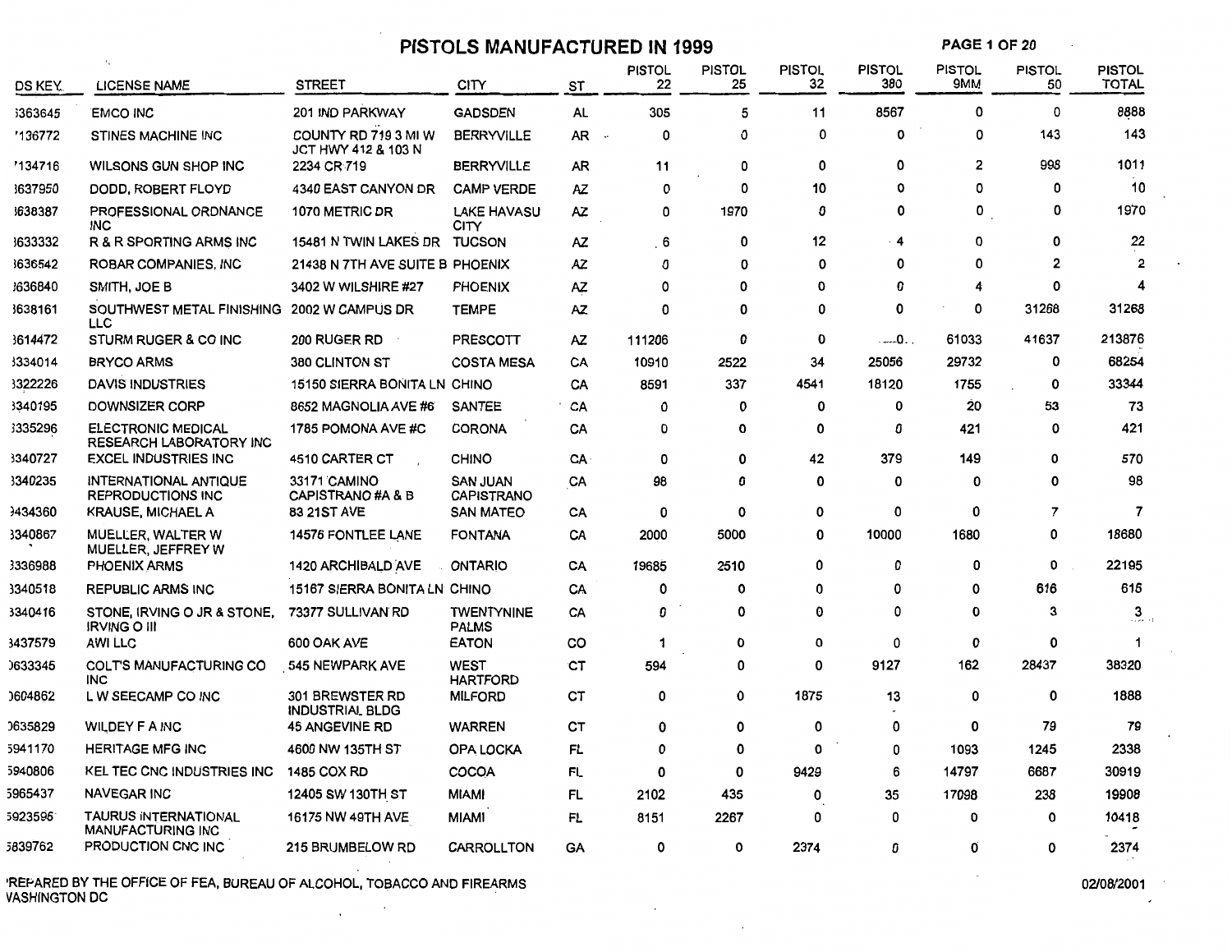## **PISTOLS MANUFACTURED IN 1999**

**PAGE** 2 OF 20

| DS KEY″ | <b>LICENSE NAME</b>                                   | <b>STREET</b>                           | CITY                              | <b>ST</b> | <b>PISTOL</b><br>22 | PISTOL<br>25 | <b>PISTOL</b><br>32 | <b>PISTOL</b><br>380 | <b>PISTOL</b><br>9MM | <b>PISTOL</b><br>50 | <b>PISTOL</b><br><b>TOTAL</b> |
|---------|-------------------------------------------------------|-----------------------------------------|-----------------------------------|-----------|---------------------|--------------|---------------------|----------------------|----------------------|---------------------|-------------------------------|
| 3235282 | <b>TACTICAL ORDNANCE AND</b><br>EQUIPMENT CORPORATION | 2228 EAST COMMERCIAL MERIDIAN<br>SТ     |                                   | İD        | 0                   | 0            | 0                   | $\overline{2}$       | 0                    | 0                   | 2                             |
| 1635626 | <b>KREBS CUSTOM INC</b>                               | 940 FOREST EDGE DR                      | <b>VERNON HILLS</b>               | IL        | ŋ                   | 0            | 0                   | 0                    | O                    | 5                   | 5                             |
| 1635343 | LES BAER CUSTOM INC                                   | 29601 34TH AVE N                        | <b>HILLSDALE</b>                  | IL.       | 0                   | 0            | 0                   | 0                    | 120                  | 1597                | 1717                          |
| 3637004 | ROCK RIVER ARMS INC                                   | 101 NOBLE ST                            | <b>CLEVELAND</b>                  | IL.       | ŋ                   | 0            | Ω                   | 5                    | $\overline{2}$       | 130                 | 137                           |
| 1635798 | <b>SPRINGFIELD INC</b>                                | 420 W MAIN ST                           | <b>GENESEO</b>                    | IL.       | 0                   | O            | 0                   | 55                   | 111                  | 17785               | 17951                         |
| 3538035 | PENROD, J MARK                                        | 312 COLLEGE AVE                         | <b>NORTH</b><br><b>MANCHESTER</b> | ΙN        | Ω                   | 1            | ٥                   | $\Omega$             | 0                    | 0                   | $\mathbf{1}$                  |
| 1835657 | <b>CRAIG, FREDERICK E III</b>                         | 604 W 19TH ST                           | <b>HUTCHINSON</b>                 | κs        | 0                   | 0            | 0                   | 0                    | 12                   | 16                  | 28                            |
| 1833096 | <b>WICHITA ARMS INC</b>                               | 923 E GILBERT                           | <b>WICHITA</b>                    | ΚS        | Ω                   | 1            | 0                   | 0                    | 0                    | O                   | -1                            |
| 3137442 | <b>GEMINI CUSTOMS LLC</b>                             | 2262 LOUISVILLE RD                      | <b>FRANKFORT</b>                  | КY        | 0                   | 0            | ٥                   | 0                    | 0                    |                     | 1                             |
| 7237251 | <b>BUSH, TOXIE L JR</b>                               | <b>13211 PUMPING PLANT</b><br><b>RD</b> | <b>ABBEVILLE</b>                  | LA        | O                   | 0            | 0                   | 0                    | ٥                    | 1                   |                               |
| 7233690 | <b>CLARK CUSTOM GUNS INC</b>                          | 336 SHOOTOUT LN                         | <b>PRINCETON</b>                  | LA        | $\Omega$            | 0            | 0.                  | O                    | 18                   | 22                  | 40                            |
| 0436584 | EARLS REPAIR SERVICE INC                              | <b>437 CHANDLER ST</b><br>(REAR)        | <b>TEWKSBURY</b>                  | МA        | Ω                   | 0            | O                   | 3                    | 0                    | ٥                   | 3                             |
| 0435456 | SAEILO, INC                                           | 130 GODDARD<br><b>MEMORIAL DR</b>       | <b>WORCESTER</b>                  | МA        | 0                   | $\mathbf 0$  | 0                   | 0                    | 4258                 | 2809                | 7067                          |
| 0433152 | SAVAGE ARMS, INC                                      | 100 SPRINGDALE RD                       | <b>WESTFIELD</b>                  | МA        | 1019                | 424          | 1574                | 0                    | 0                    | 0                   | 3017                          |
| 0410395 | <b>SMITH &amp; WESSON CORP</b>                        | 2100 ROOSEVELT AVE                      | <b>SPRINGFIELD</b>                | МA        | O                   | 0            | 0                   | 4033                 | 47858                | 49022               | 100913                        |
| 5207699 | BERETTA U S A CORPORATION                             | 17601 BERETTA DR                        | <b>ACCOKEEK</b>                   | MD        | 14804               | 8557         | 23074               | 0                    | 43693                | 27556               | 117684                        |
| 106460  | SMITH & WESSON CORP                                   | <b>19 AVIATION DR</b>                   | <b>HOULTON</b>                    | ME        | 25798               | 0            | 0                   | 0                    | 0                    | 0                   | 25798                         |
| 1134590 | <b>BROWN, EBEN A</b>                                  | 3404 PAWNEE DR                          | <b>ALEXANDRIA</b>                 | ΜN        | 9                   | $\mathbf{2}$ | .21                 | 3                    | O                    | $\mathbf{2}$        | 37                            |
| 1339122 | ED BROWN PRODUCTS, INC.                               | 43825 MULDROW TRAIL                     | <b>PERRY</b>                      | <b>MO</b> | 0                   | 0            | 0                   | 0                    | O                    | 33                  | 33                            |
| 4339397 | HUNTER, ROBERT EDWARD JR                              | RT 1 BOX 91                             | <b>OSBORN</b>                     | MO        | Ω                   | Ω            | 0                   | O                    | 0                    |                     | 1                             |
| 3135453 | <b>BARKER, DONALD R</b>                               | 1600 MEETEETSE TRAIL<br><b>RD</b>       | <b>BELFRY</b>                     | МT        | 3                   | O            | 0                   | 0                    | 0                    | 0                   | 3                             |
| 5640982 | <b>RAMPRO CORP</b>                                    | 6731-3 AMSTERDAM WAY WILMINGTON         |                                   | <b>NC</b> | 3                   |              | 12                  | 0                    | 0                    | 0                   | 19                            |
| 4734146 | <b>CYLINDER &amp; SLIDE INC</b>                       | 245 E 4TH ST                            | <b>FREMONT</b>                    | <b>NE</b> | 0                   | 0            | 0                   | 0                    | 0                    | 19                  | 19                            |
| 0234248 | <b>COMPETITOR CORP INC</b>                            | 30 TRICNIT RD 16                        | <b>NEW IPSWICH</b>                | NΗ        | 5                   | 24           | 48                  | 0                    | 1                    | 36                  | 114                           |
| 0233244 | <b>SIG ARMS INC</b>                                   | <b>CORPORATE PARK</b>                   | EXETER                            | NH        | 0                   | 0            | 0                   | 0                    | 12794                | 59604               | 72398                         |
| 0233754 | THOMPSON CENTER ARMS CO<br><b>INC</b>                 | <b>FARMINGTON RD</b>                    | <b>ROCHESTER</b>                  | NΗ        | 3190                | 295          | 2124                | $\mathbf 0$          | 254                  | 2742                | 8605                          |
| 8835501 | <b>CALICO LIGHT WEAPON</b><br><b>SYSTEMS</b>          | <b>1489 GREG ST</b>                     | <b>SPARKS</b>                     | NV        | 64                  | 0            | 0                   | 0                    | 0                    | O                   | 64                            |
| 1406625 | <b>AUTO-ORDNANCE CORP</b>                             | <b>WILLIAM LANE</b>                     | <b>WEST HURLEY</b>                | NY        | ٥                   | 0            | 0                   | 0                    | 0                    | 159                 | 159                           |
| 1334276 | KIMBER MFG INC                                        | 1 LAWTON ST                             | <b>YONKERS</b>                    | NY        | 0                   | 0            | 0                   | 0                    | 517                  | 36781               | 37298                         |
| 1636016 | <b>NEW YORK INTERNATIONAL</b><br><b>CORP</b>          | <b>119 KEMPER LN</b>                    | <b>NORWICH</b>                    | NY        | 0                   | 0            | 0                   | 0                    | ٥                    | 13                  | 13 <sub>1</sub>               |

)REPARED BY THE OFFICE OF FEA, BUREAU OF ALCOHOL, TOBACCO AND FIREARMS ~ASHINGTON DC

 $\langle \cdot \rangle$ 

 $\sim$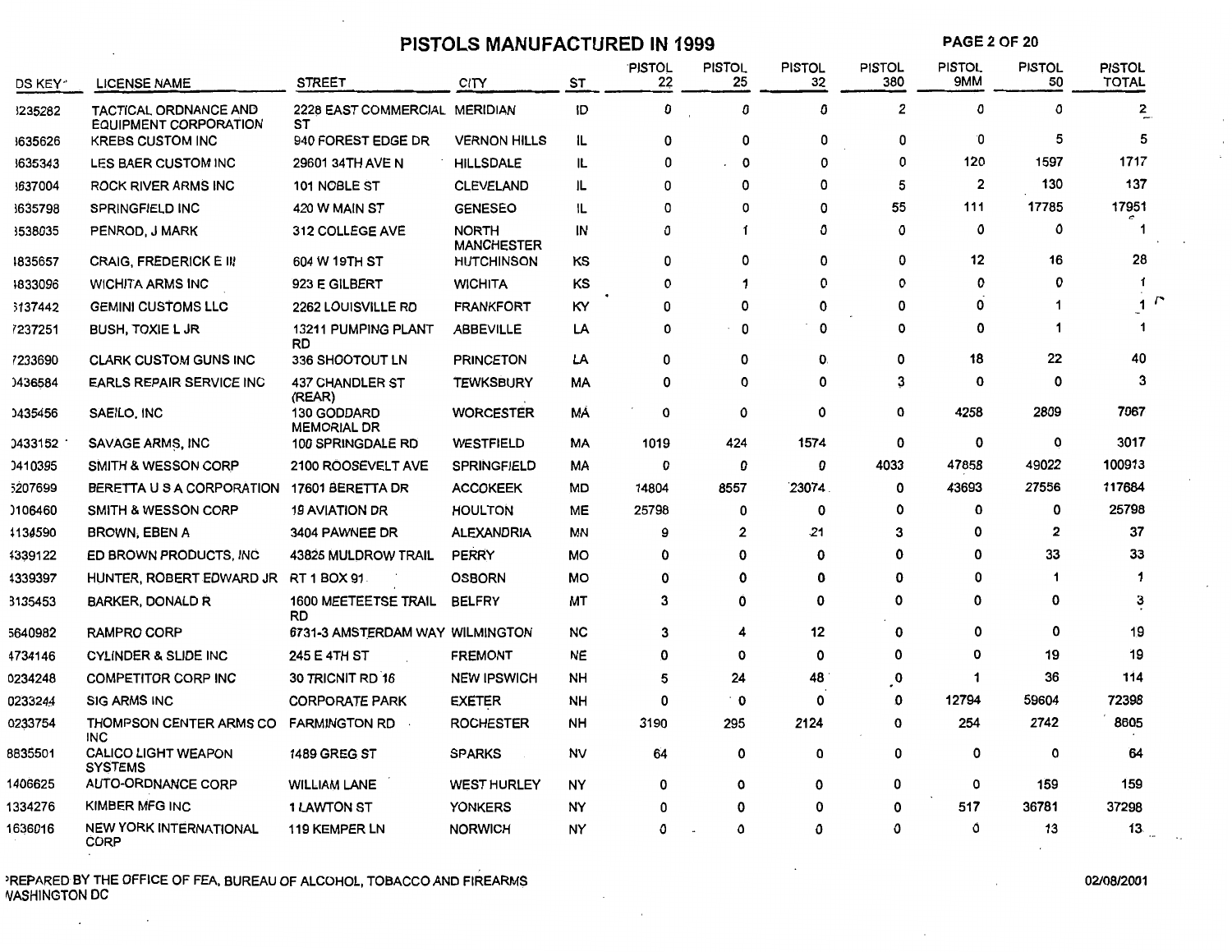# PISTOLS MANUFACTURED IN 1999

**PAGE 3 OF 20** 

| <b>RDS KEY</b> | <b>LICENSE NAME</b>              | <b>STREET</b>                        | <b>CITY</b>                     | ST        | <b>PISTOL</b><br>22 | <b>PISTOL</b><br>25 | <b>PISTOL</b><br>$\ldots$<br>32 | <b>PISTOL</b><br>380 | <b>PISTOL</b><br><b>9MM</b> | <b>PISTOL</b><br>50 | <b>PISTOL</b><br><b>TOTAL</b> |
|----------------|----------------------------------|--------------------------------------|---------------------------------|-----------|---------------------|---------------------|---------------------------------|----------------------|-----------------------------|---------------------|-------------------------------|
| 43435702       | <b>BEEMILLER INC</b>             | 1015 SPRINGMILL RD                   | <b>MANSFIELD</b>                | OH        | Ω                   | O                   | 0                               | 4560                 | 26380                       | 0                   | 30940                         |
| 43419291       | <b>HASKELL MANUFACTURING INC</b> | 585 EAST BLUE LICK RD                | <b>LIMA</b>                     | OH        |                     | 0                   | n                               | O                    | 0                           | 7790                | 7790                          |
| 43136746       | <b>HERMAN, SHAWN M</b>           | 5169 THOMPSON LN                     | <b>DELAWARE</b>                 | OH        |                     | O                   |                                 | Ω                    | o                           | 1                   |                               |
| 43434316       | <b>IBERIA FIREARMS INC</b>       | 3929 STATE RT 309                    | <b>GALION</b>                   | OH        |                     | O                   | 0                               | 0                    | 0                           | 2880                | 2880                          |
| 43436235       | JONES, JOHNDAVID                 | 590 WOODVUE LANE                     | <b>WINTERSVILLE</b>             | OH        |                     | $\mathbf{2}$        | 6                               | 10                   | 2                           | 2                   | 22                            |
| 43437065       | <b>KELBLY'S RIFLE RANGE INC</b>  | 7222 DALTON FOX LAKE<br>RD           | <b>NORTH</b><br><b>LAWRENCE</b> | OH        | Ω                   | 2                   | Ω                               | 0                    | n                           | 0                   | 2                             |
| 43111589       | <b>MOA CORPORATION</b>           | 2451 OLD CAMDEN PIKE                 | <b>EATON</b>                    | OH        |                     | 3                   |                                 | 2                    | 0                           | 0                   | 18                            |
| 57336522       | NOWLIN, JOHN W SR                | 20622 S 4092 RD                      | <b>CLAREMORE</b>                | OK        |                     | Ω                   |                                 | o                    | 128                         | 351                 | 479                           |
| 15710236       | FN MFG INC                       | 797 CLEMSON RD                       | <b>COLUMBIA</b>                 | <b>SC</b> | O                   | 0                   | O                               | 0                    | 0                           | 293                 | 293                           |
| 34634154       | <b>GALENA INDUSTRIES INC</b>     | 3551 MAYER AVENUE                    | <b>STURGIS</b>                  | SD        | 509                 | 0                   | Λ                               | 494                  | 28                          | 754                 | 1785                          |
| 34633475       | <b>H S PRECISION INC</b>         | <b>1301 TURBINE DR</b>               | <b>RAPID CITY</b>               | SD        | ្មា                 | 32                  | 22                              | 0                    | n                           | 0                   | 55                            |
| 16238654       | <b>LEINAD INC</b>                | 221 HWY 68 N                         | <b>DUCKTOWN</b>                 | TN        | 0                   | 0                   | 0                               | 500                  | 2009                        | 5122                | 7631                          |
| 57421953       | <b>AMERICAN DERRINGER CORP</b>   | 127 N LACY DR                        | <b>WACO</b>                     | TX        | 79                  | 0                   | 27                              | 907                  | 67                          | 1694                | 2774                          |
| 57541153       | <b>BOND ARMS INC</b>             | 204 ALPHA LN                         | <b>GRANBURY</b>                 | TX        | Ω                   | 0                   | 13                              | O                    | 22                          | 1887                | 1922                          |
| 57438071       | <b>CHIP MCCORMICK CORP</b>       | 1715 W FM 1626, STE 105              | <b>MANCHACA</b>                 | TX        | ω                   |                     |                                 | 0                    | 0                           | 75                  | 75                            |
| 57434417       | STI INTERNATIONAL, INC           | <b>114 HALMAR COVE</b>               | <b>GEORGETOWN</b>               | TX        |                     |                     |                                 | o                    | 0                           | 2221                | 2221                          |
| 57540601       | <b>STRAYER VOIGT INC</b>         | 3435 ROY ORR BLVD<br>#200            | <b>GRAND PRARIE</b>             | TX        |                     |                     | Ω                               | 0                    | 180                         | 813                 | 993                           |
| 98790082       | ARMS TECHNOLOGY INC              | 1115 PIONEER RD                      | <b>SALT LAKE CITY</b>           | UT        | 20695               | 0                   | 0                               | 0                    | 0                           | 0                   | 20695                         |
| 98706281       | <b>LAR MANUFACTURING INC</b>     | 4133 WEST FARM RD                    | <b>WEST JORDAN</b>              | UT        | 0                   | 0                   | ŋ                               | 0                    |                             | 76                  | 76                            |
| 98734026       | <b>NORTH AMERICAN ARMS INC</b>   | 2150 S 950 E                         | <b>PROVO</b>                    | UT        |                     | 0                   | 7376                            | Ω                    |                             | O                   | 7376                          |
| 15439649       | VANDERSLICE, FREDERICK C         | 1000 CALLOWAY AVE                    | <b>CHESAPEAKE</b>               | VA        |                     | O                   | 0                               | o                    |                             | 0                   |                               |
| 60305204       | <b>CASPIAN ARMS LTD</b>          | <b>14 NORTH MAIN ST</b>              | <b>HARDWICK</b>                 | ÎΜ        |                     |                     | ŋ                               |                      |                             | 1448                | 1448                          |
| 60306096       | <b>SQUIRES BINGHAM INTL INC</b>  | <b>190 JUNCTION RD</b>               | <b>HARDWICK</b>                 | VΤ        |                     | 0                   |                                 | n                    |                             | 1138                | 1138                          |
| 99114520       | <b>OLYMPIC ARMS INC</b>          | 620-626 OLD PACIFIC<br><b>HWY SE</b> | <b>OLYMPIA</b>                  | <b>WA</b> | 7                   | Ω                   |                                 | 0                    | O                           | 98                  | 105                           |
| 33936668       | <b>COMPRESSION INC</b>           | 3449 SKY PARK BLVD                   | <b>EAU CLAIRE</b>               | WI        | 0                   | 0                   | 0                               | 0                    | 3897                        | 0                   | 3897                          |
|                |                                  |                                      |                                 |           | 229852              | 24393               | 52632                           | 81881                | 270298                      | 336390              | 995446                        |

PREPARED BY THE OFFICE OF FEA, BUREAU OF ALCOHOL, TOBACCO AND FIREARMS WASHINGTON DC

#### 02/08/2001

 $\zeta$   $\prime$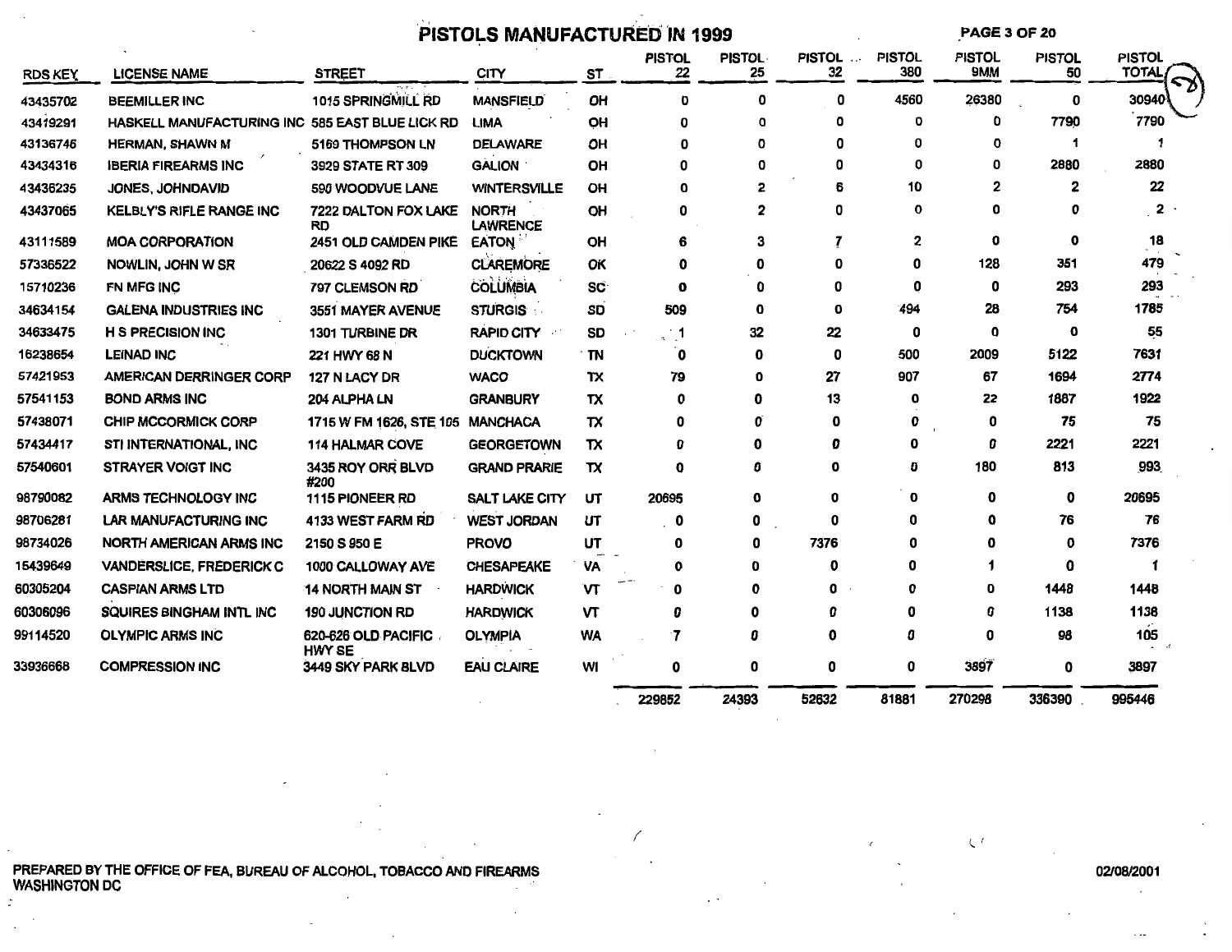#### **REVOLVERS MANUFACTURED IN 1999**

**PAGE4** OF 20

| <b>DS KEY</b> | <b>LICENSE NAME</b>                              | <b>STREET</b>               | CITY                             | <b>ST</b> | <b>RVLR 22</b> | <b>RVLR 32</b> | <b>RVLR 357</b> | RVLR 38 | RVLR <sub>44</sub> |          | RVLR 50 RVLR TOTL |
|---------------|--------------------------------------------------|-----------------------------|----------------------------------|-----------|----------------|----------------|-----------------|---------|--------------------|----------|-------------------|
| 134716        | WILSONS GUN SHOP INC                             | 2234 CR 719                 | <b>BERRYVILLE</b>                | <b>AR</b> | 0              | 0              | 18              | 0       | 0                  | $\Omega$ | 18                |
| 340558        | AMERICAN FRONTIER FIREARMS 40725 BROOK TRAILS    | <b>WAY</b>                  | <b>AGUANGA</b>                   | CA        | 0              | ٥              | 0               | 75      | 0                  | 0        | 75                |
| 635936        | CHARCO 2000                                      | 273 CANAL ST                | <b>HUNTINGTON</b>                | CТ        | 0              | 0              | 0               | 3860    | 0                  | 0        | 3860              |
| 633345        | <b>COLT'S MANUFACTURING CO</b><br><b>INC</b>     | 545 NEWPARK AVE             | <b>WEST</b><br><b>HARTFORD</b>   | CT        | 0              | 0              | 4253            | 1648    | 5033               | 6050     | 16984             |
| 941170        | <b>HERITAGE MFG INC</b>                          | 4600 NW 135TH ST            | <b>OPA LOCKA</b>                 | FL        | 29687          | 0              | 0               | 0       | 0                  | 0        | 29687             |
| 434429        | H & R 1871 INC NEW ENGLAND<br><b>FIREARMS CO</b> | 60 INDUSTRIAL ROWE          | <b>GARDNER</b>                   | <b>MA</b> | 2075           | 511            | 0               | 0       | 0                  | 0        | 2586              |
| 410395        | <b>SMITH &amp; WESSON CORP</b>                   | 2100 ROOSEVELT AVE          | <b>SPRINGFIELD</b>               | МA        | 7638           | 4059           | 55347           | 61284   | 22504              | 1892     | 152724            |
| 201484        | <b>STURM RUGER &amp; CO INC</b>                  | 411 SUNAPEE ST              | <b>NEWPORT</b>                   | NH        | 12381          | 1274           | 26654           | 1305    | 28221              | 29020    | 98855             |
| 636016        | <b>NEW YORK INTERNATIONAL</b><br>CORP            | <b>119 KEMPER LN</b>        | <b>NORWICH</b>                   | <b>NY</b> | 12             | 0              | 11              | 0       | 112                | 18       | 153               |
| 339672        | <b>RAPINE, ELLSWORTH D</b>                       | 9503 LINDIS LN              | <b>EAST</b><br><b>GREENVILLE</b> | PA        | 0              | 0              | 0               | 0       |                    | 0        |                   |
| -634039       | <b>D-MAX INC</b>                                 | 41428 - 15TH STREET         | <b>SPRINGFIELD</b>               | SD        | 69             | 0              | 0               | 2       | 0                  | 728      | 799               |
| 238654        | <b>LEINAD INC</b>                                | 221 HWY 68 N                | <b>DUCKTOWN</b>                  | TN        | 0              | 0              | 0               | 0       | 0                  |          | 4                 |
| 1238596       | MUNITIONS INTERNATIONAL LAB<br><b>INC</b>        | <b>1345 B ENTERPRISE RD</b> | <b>PINEY FLATS</b>               | <b>TN</b> | 0              | 0              | 0               | 0       | 0                  | 741      | 741               |
| 1734026       | <b>NORTH AMERICAN ARMS INC</b>                   | 2150 S 950 E                | <b>PROVO</b>                     | UT        | 27892          | $\Omega$       | 0               | 0       | Ω                  | 0        | 27892             |
| 1334363       | <b>CASULL ARMS CORPORATION</b>                   | <b>456 FAIRVIEW RD</b>      | <b>AFTON</b>                     | WY        | 367            | 0              | 0               | 0       | Ω                  | 0        | 367               |
| 1303091       | <b>FREEDOM ARMS INC</b>                          | 11/2 MI E OF PO             | <b>FREEDOM</b>                   | WY        | 19             | 0              | 73              | 0       | 86                 | 860      | 1038              |
|               |                                                  |                             |                                  |           | 80140          | 5844           | 86356           | 68174   | 55957              | 39313    | 335784            |

 $\sim$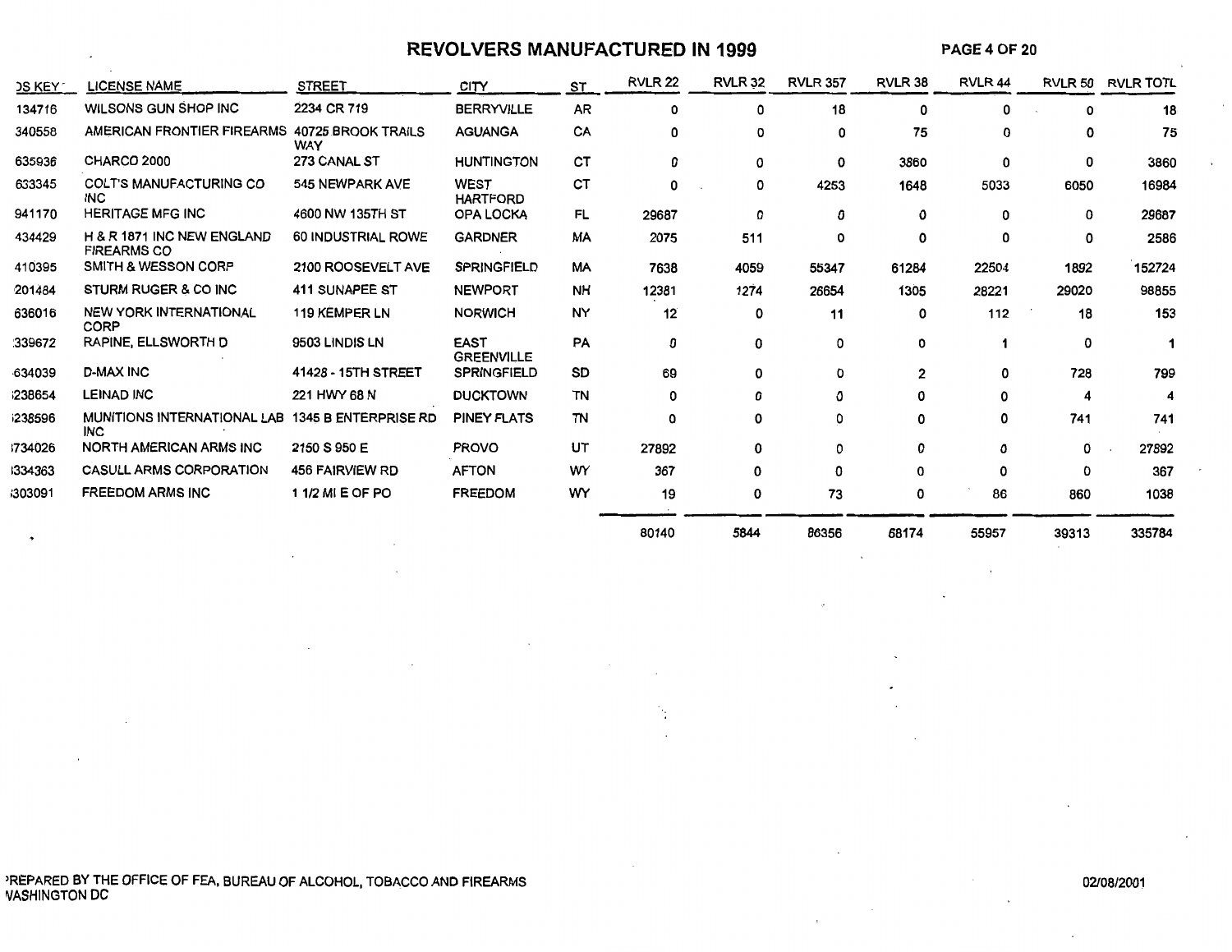**RIFLES MANUFACTURED IN 1999** PAGE 5 OF 20

| <b>DS KEY</b>  | <b>LICENSE NAME</b>                             | <b>STREET</b>                   | CITY                  | ST        | <b>RIFLE MFG</b> |
|----------------|-------------------------------------------------|---------------------------------|-----------------------|-----------|------------------|
| 6337349        | ORDNANCE DEPOT GUN SHOP, INC                    | 474 N DALEVILLE AVE             | <b>DALEVILLE</b>      | <b>AL</b> |                  |
| 7136299        | <b>REDICK ARMS DEV INC</b>                      | 413 W CEDAR ST                  | <b>ROGERS</b>         | AR        | 48               |
| 7135673        | <b>REYNOLDS, DARRELL W</b>                      | 1389 HWY 236 W                  | <b>LONOKE</b>         | AR        | 126              |
| 7134716        | WILSONS GUN SHOP INC                            | 2234 CR 719                     | <b>BERRYVILLE</b>     | AR        | 110              |
| 8638020        | AMERICAN SPIRIT ARMS CORP                       | 15001 N HAYDEN RD #112          | <b>SCOTTSDALE</b>     | ΑZ        | 94               |
| 8638243        | <b>GRAHAM, T MARK</b>                           | 1908 NORTH 70TH AVE             | <b>PHOENIX</b>        | ΑZ        | 27               |
| 8637328        | LAZZERONI, INC                                  | 1415 S CHERRY                   | <b>TUCSON</b>         | ΑZ        | 31               |
| 8635726        | MCMILLAN BROS RIFLE CO, INC                     | 21421 N 14TH AVE, SUITE D       | <b>PHOENIX</b>        | AZ.       | 304              |
| <b>B638387</b> | PROFESSIONAL ORDNANCE INC                       | 1070 METRIC DR                  | LAKE HAVASU CITY      | ΑZ        | 1756             |
| 8636542        | ROBAR COMPANIES, INC.                           | 21438 N 7TH AVE SUITE B         | <b>PHOENIX</b>        | ΑZ        | 120              |
| 8638190        | SPECIAL WEAPONS LLC                             | 3443 N WHISPERING PINE RD       | <b>PINE</b>           | <b>AZ</b> | 253              |
| 8614472        | STURM RUGER & CO INC                            | <b>200 RUGER RD</b>             | <b>PRESCOTT</b>       | ΑZ        | 2103             |
| 8600187        | WELLS, FRED F                                   | <b>110 N SUMMIT</b>             | <b>PRESCOTT</b>       | ΑZ        | $\overline{2}$   |
| 8643797        | <b>WESTERN ORDNANCE INTERNATIONAL CORP</b>      | 1701 W 10TH ST #14              | <b>TEMPE</b>          | AZ        | 6                |
| 8637956        | YOUNG MANUFACTURING INC                         | 5621 N 53RD AVE                 | <b>GLENDALE</b>       | AZ        | 57               |
| 6838244        | <b>CURTIS, LEVERETTE CHARLES</b>                | 1901 LOPEZ DR                   | <b>ANTIOCH</b>        | СA        | 3                |
| 9537023        | <b>ENTREPRISE ARMS INC</b>                      | <b>15861 BUSINESS CENTER DR</b> | <b>IRWINDALE</b>      | CA        | 1330             |
| 3337167        | GUIETTE MANUFACTURING INC                       | 10704 PROSPECT AVE STE D        | <b>SANTEE</b>         | CA        | 11               |
| 7737990        | HENDERSON, JOHN & SVOBODA, STEVE                | 24927 BONANZA DR                | <b>MI WUK VILLAGE</b> | CA        | 39               |
| 6881361        | KELLY, GENE                                     | 351 SECOND ST                   | <b>NAPA</b>           | CA        | 441              |
| 9536966        | LANTHIER, ROBERT                                | 3206 W MAGNOLIA BLVD            | <b>BURBANK</b>        | CA        | $\overline{1}$   |
| 7738092        | ROGUE RIV RIFLEWORKS INC/JOHN RIBGY & CO        | 1317 SPRING ST                  | <b>PASO ROBLES</b>    | CA        | 22               |
| 7738185        | <b>SEARCY, BERNARD L</b>                        | 12049 BORON AVE                 | BORON <sup>1</sup>    | CA        | 15               |
| 8437358        | ALVEY, GARY                                     | 237 27 1/4 RD #1                | <b>GRAND JUNCTION</b> | co        | 16               |
| 8437579        | <b>AWI LLC</b>                                  | 600 OAK AVE                     | <b>EATON</b>          | co        | 18               |
| B437084        | <b>BURGE, RALPH ANTHONY</b>                     | 20951 COUNTY RD #30             | <b>WESTON</b>         | co        | 4                |
| 8434662        | ROCKY MOUNTAIN ARMS INC                         | 1813 SUNSET PL #D               | <b>LONGMONT</b>       | co        | 3                |
| B433821        | STURTEVANT, WILLIAM F & STURTEVANT, PAMELA<br>М | <b>30 GREENHORN DR</b>          | <b>PUEBLO</b>         | co        | 1                |
| 0635944        | AR-7 INDUSTRIES LLC                             | 998 N COLONY RD                 | <b>MERIDEN</b>        | ст        | 6049             |
| 0633345        | COLT'S MANUFACTURING CO INC                     | 545 NEWPARK AVE                 | <b>WEST HARTFORD</b>  | cт        | 29143            |
| 0600773        | O F MOSSBERG & SONS INC                         | 7 GRASSO AVE                    | <b>NORTH HAVEN</b>    | ст        | 15               |
| 0634420        | PRECISION ARMS INC                              | 640 FEDERAL RD                  | <b>BROOKFIELD</b>     | CТ        | 24               |
| 0600760        | THE MARLIN FIREARMS CO                          | 100 KENNA DR                    | <b>NORTH HAVEN</b>    | CТ        | 301874           |

>REPARED BY THE OFFICE OF FEA, BUREAU OF ALCOHOL, TOBACCO AND FIREARMS 02/08/2001 NASHINGTON DC ·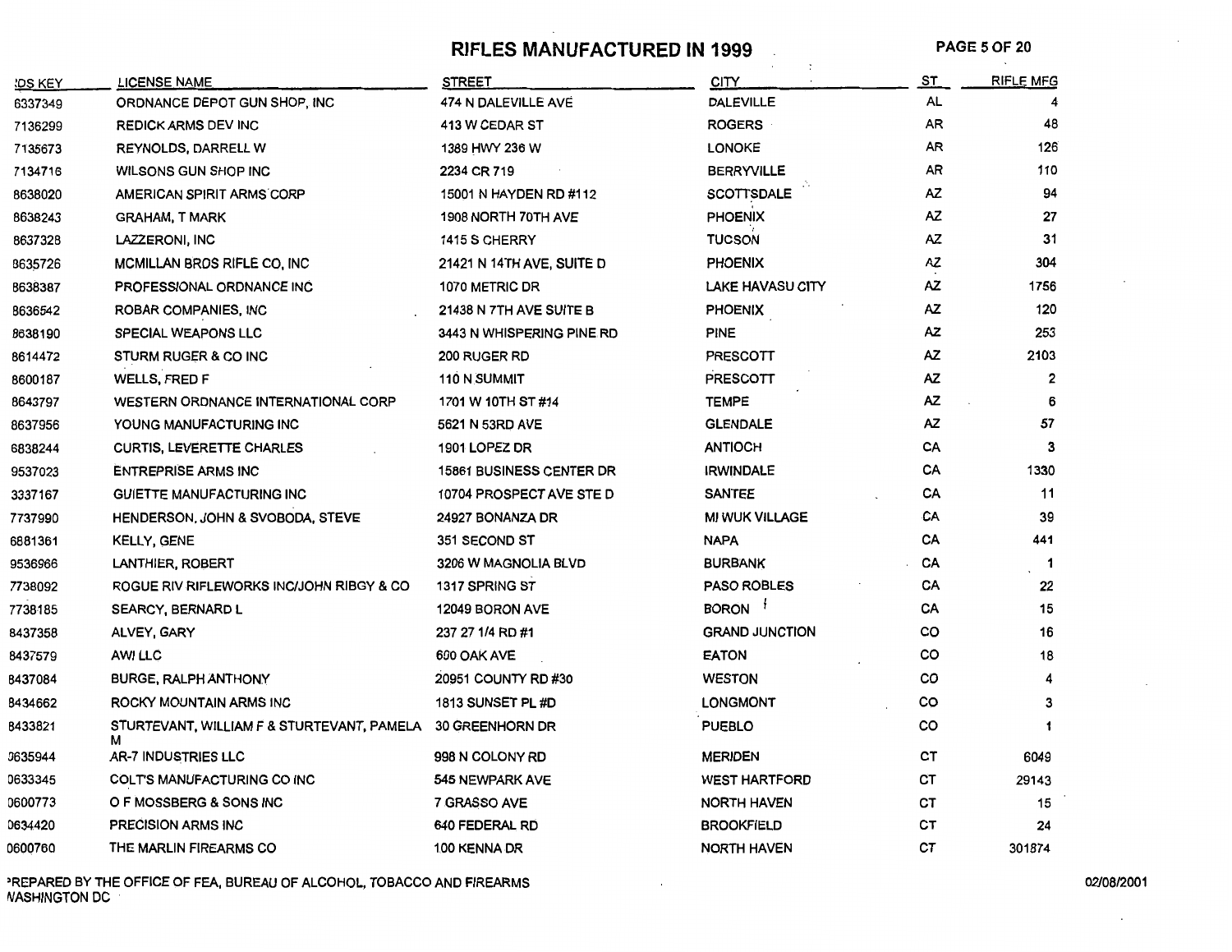**RIFLES MANUFACTURED IN 1999.** PAGE 6 OF 20

| RDS KEY -       | <b>LICENSE NAME</b>                | <b>STREET</b>                | <b>CITY</b>             | ST       | <b>RIFLE MFG</b>        |
|-----------------|------------------------------------|------------------------------|-------------------------|----------|-------------------------|
| 30609280        | U S REPEATING ARMS COMPANY, INC    | <b>344 WINCHESTER AVE</b>    | <b>NEW HAVEN</b>        | CТ       | 106795                  |
| <b>10636056</b> | US REPEATING ARMS COMPANY          | <b>275 WINCHESTER AVE</b>    | <b>NEW HAVEN</b>        | CТ       | 47224                   |
| 5943009         | <b>ANZIO IRONWORKS CORP</b>        | 1905 16TH ST N               | <b>SAINT PETERSBURG</b> | FL       | 284                     |
| 5940806         | <b>KEL TEC CNC INDUSTRIES INC</b>  | 1485 COX RD                  | COCOA                   | FL       | 634                     |
| 5917454         | <b>KNIGHT, CHARLES REED JR</b>     | 7750 9TH ST SW               | <b>VERO BEACH</b>       | FL       |                         |
| 5940998         | <b>KNIGHTS MANUFACTURING CO</b>    | 7750 9TH ST SW               | <b>VERO BEACH</b>       | FL       | 995                     |
| 5943278         | KOHNKE, WILLIAM MICHAEL            | <b>84 YATES ST</b>           | QUINCY                  | FL       |                         |
| 5946608         | <b>MAHONEY, PAUL COREY</b>         | 1870 ELSA ST#3               | <b>NAPLES</b>           | FL       | 5107                    |
| 5947221         | MCCULLOUGH, JONATHAN ALAN          | 2619 HWY 29 S                | <b>CANTONMENT</b>       | FL       |                         |
| 5948454         | PICKETT WEAPONRY SERVICE INC       | 25220 W NEWBERRY RD          | <b>NEWBERRY</b>         | FL       | 7                       |
| 5937076         | <b>SAARMFGCORP</b>                 | 801 W 49TH ST #111           | HIALEAH                 | FL       | $\overline{\mathbf{2}}$ |
| 5946787         | <b>SERBU FIREARMS INC</b>          | 6001 JOHNS RD #144           | TAMPA                   | FL       |                         |
| 4235453         | DOUBLE DEUCE INC                   | 24276 240TH ST               | <b>CARROLL</b>          | IA       | 412                     |
| 8235032         | <b>BAT MACHINE CO INC</b>          | <b>11570 N BRUSS RD</b>      | <b>RATHDRUM</b>         | ID       | $\overline{7}$          |
| 8235262         | <b>GRAY, BOYD LESTER</b>           | 26884 PEARL RD               | <b>PARMA</b>            | סו       | 748                     |
| 8235063         | <b>HOENIG, GEORGE</b>              | 6521 MORTON DR               | <b>BOISE</b>            | ID       | 7                       |
| 8233354         | S D MEACHAM TOOL & HARDWARE CO INC | 1070 ANGEL RIDGE RD          | PECK                    | ID       | 29                      |
| 8235365         | TIFFANY, SEAN                      | 720 N ORCHARD                | <b>BOISE</b>            | ID       |                         |
| 3636039         | <b>ARMALITE INC</b>                | 745 S HANFORD ST             | <b>GENESEO</b>          | IL.      | 8018                    |
| 3637390         | <b>DS ARMS INC</b>                 | 27W990 INDUSTRIAL AVE        | <b>LAKE BARRINGTON</b>  | IL       | 1188                    |
| 3612807         | <b>FEDERAL ENGINEERING CORP</b>    | 316 MEYER RD                 | BENSENVILLE             | IL       | $\mathbf{2}$            |
| 3637934         | LEITNER WISE RIFLE CO INC          | 1305 W 11TH ST               | <b>MILAN</b>            | IL       | 20                      |
| 3637004         | <b>ROCK RIVER ARMS INC</b>         | 101 NOBLE ST                 | <b>CLEVELAND</b>        | IL       | 330                     |
| 3635798         | <b>SPRINGFIELD INC</b>             | 420 W MAIN ST                | <b>GENESEO</b>          | IL       | 10515                   |
| 3538035         | PENROD, J MARK                     | 312 COLLEGE AVE              | <b>NORTH MANCHESTER</b> | IN       | $\mathbf{2}$            |
| 4835636         | <b>HARRISON, STEVEN W</b>          | 5444 SE 10TH ST              | <b>COLUMBUS</b>         | ΚS<br>٠, |                         |
| 4833096         | <b>WICHITA ARMS INC</b>            | 923 E GILBERT                | <b>WICHITA</b>          | κs       |                         |
| 6136888         | <b>COMPASSECO INC</b>              | <b>151 ATKINSON HILL AVE</b> | <b>BARDSTOWN</b>        | KΥ       | 278                     |
| 6133576         | LANDEN, RANDAL S                   | 1200 ONEAL RD                | <b>LONDON</b>           | KΥ       | 5                       |
| 6137026         | REMINGTON ARMS COMPANY, INC        | <b>22 RIFE TRAIL</b>         | <b>HICKORY</b>          | KY.      | 71356                   |
| 7237189         | BAYOU RAPIDES SPECIALTIES, INC     | 3640 GOVERNMENT ST#C         | <b>ALEXANDRIA</b>       | LA       | 20                      |
| 7237069         | CHRISTMAN, DAVID H JR              | <b>116 RUNDELL LOOP RD</b>   | <b>DELHI</b>            | LĄ       |                         |
| 7233690         | <b>CLARK CUSTOM GUNS INC</b>       | 336 SHOOTOUT LN              | <b>PRINCETON</b>        | LA       | 89                      |

'REPARED BY THE OFFICE OF FEA, BUREAU OF ALCOHOL, TOBACCO AND FIREARMS 02/08/2001 VASHINGTON DC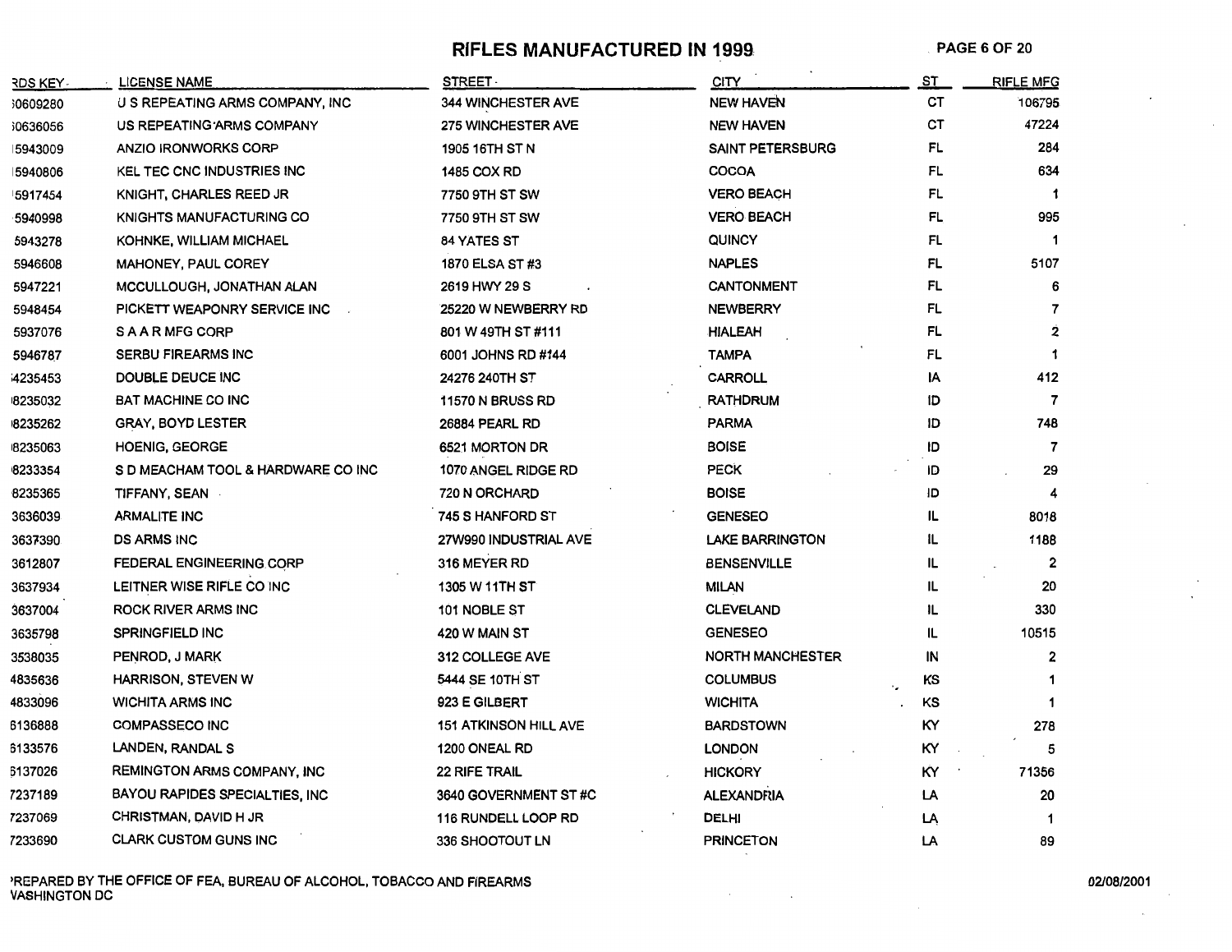# RIFLES MANUFACTURED IN 1999

**PAGE 7 OF 20** 

| <b>RDS KEY</b> | <b>LICENSE NAME</b>                       | <b>STREET</b>                  | <b>CITY</b>                | ST        | <b>RIFLE MFG</b> |
|----------------|-------------------------------------------|--------------------------------|----------------------------|-----------|------------------|
| 57237487       | <b>GUN DEPOT LLC, THE</b>                 | 2209 LAPALCO BLVD #N           | <b>HARVEY</b>              | LA        | 1                |
| 60434429       | H & R 1871 INC NEW ENGLAND FIREARMS CO    | 60 INDUSTRIAL ROWE             | <b>GARDNER</b>             | МA        | 33916            |
| 60435456       | SAEILO, INC                               | <b>130 GODDARD MEMORIAL DR</b> | <b>WORCESTER</b>           | MA        | 2180             |
| 60433152       | <b>SAVAGE ARMS, INC</b>                   | <b>100 SPRINGDALE RD</b>       | <b>WESTFIELD</b>           | MA        | 79102            |
| 60436463       | ZITTA, ALLAN P                            | RT 5 & 10                      | <b>BERNARDSTON</b>         | МA        | 26               |
| 85234826       | <b>ARMSCORP USA INC</b>                   | 4424 JOHN AVE                  | <b>BALTIMORE</b>           | MD        | 189              |
| 85207699       | BERETTA U S A CORPORATION                 | 17601 BERETTA DR               | <b>ACCOKEEK</b>            | MD        | 684              |
| 85236988       | <b>GLASS, SETH RYAN</b>                   | 7737 WOODBINE RD               | <b>WOODBINE</b>            | MD        | 2                |
| 60134465       | BUSHMASTER FIREARMS BFI/QUALITY PARTS CO. | 999 ROOSEVELT TRAIL BLDG 3     | <b>WINDHAM</b>             | ME        | 64506            |
| 60134643       | GENERAL DYNAMICS WEAPON SYSTEMS INC       | 291 NORTH ST                   | <b>SACO</b>                | MЕ        | 1422             |
| 43843870       | <b>ANTHONY W GILKES INC</b>               | <b>483 E SOUTH AVE</b>         | HESPERIA                   | MI        | 14               |
| 43843810       | <b>METRIC, ROBERT J</b>                   | 6664 STONEY POINT              | <b>ALDEN</b>               | Mi        | $\mathbf 2$      |
| 34136671       | <b>ACROMETAL COMPANIES, INC</b>           | <b>210 NE 10TH AVE</b>         | <b>BRAINERD</b>            | MΝ        | 6878             |
| 34134590       | BROWN, EBEN A                             | 3404 PAWNEE DR                 | <b>ALEXANDRIA</b>          | ΜN        | 35               |
| 34136204       | <b>D C INDUSTRIES INC.</b>                | 9844 JAMES CIR                 | <b>BLOOMINGTON</b>         | <b>MN</b> | 68               |
| 34135232       | DEFENSE PROCUREMENT MFG SERVICES INC      | <b>13983 INDUSTRY AVE</b>      | <b>BECKER</b>              | <b>MN</b> | 6903             |
| 34136294       | <b>HESSE LTD</b>                          | 9487 INVER GROVE TRAIL         | <b>INVER GROVE HEIGHTS</b> | ΜN        | 606              |
| 34136974       | <b>JP ENTERPRISES INC</b>                 | 7605 128TH ST N BUILDING       | WHITE BEAR LAKE            | <b>MN</b> | 87               |
| 34136480       | PINE TECHNICAL COLLEGE                    | 1000 4TH ST                    | PINE CITY                  | <b>MN</b> |                  |
| 34137154       | TOMAIDES, MILOS                           | 4227. WINNETKA AVE N           | <b>NEW HOPE</b>            | MΝ        | 1.               |
| 54340380       | <b>CUTTING EDGE PMS INC, THE</b>          | 11150 PROGRESS ST              | HOBERG                     | MO        | 122              |
| 54336452       | HAHN, LLOYD                               | 3101 SUSSEX                    | <b>ST CHARLES</b>          | <b>MO</b> | $\overline{2}$   |
| 98155388       | C SHARPS ARMS CO INC                      | <b>100 CENTENNIAL DR</b>       | <b>BIG TIMBER</b>          | MТ        | 356              |
| 98135432       | COOPER FIREARMS OF MONTANA INC            | 4004 GWY 93 N                  | <b>STEVENSVILLE</b>        | MТ        | 876              |
| 98134479       | 医烟火色紫云<br><b>GESKE, GERALD</b>            | <b>18 BRIAN COURT</b>          | <b>SUPERIOR</b>            | ΜТ        | 4                |
| 98133799       | POWDER RIVER RIFLE CO INC                 | <b>201 CENTENNIAL DR</b>       | <b>BIG TIMBER</b>          | МT        | 922              |
| 98135405       | PURSLEY, AARON & OTTO, RONALD ROBERT      | <b>BOX 336</b>                 | <b>BIG SANDY</b>           | МT        | 4                |
| 98134051       | RIFLESMITH INC, THE                       | 353 MILL CREEK RD              | <b>SHERIDAN</b>            | МT        | 43               |
| 15650055       | AA ARMS, INC                              | 4811 PERSIMMON COURT           | <b>MONROE</b>              | <b>NC</b> | 1                |
| 15639696       | <b>CHANDLER, NORMAN A</b>                 | <b>100 RADCLIFFE CIRCLE</b>    | <b>JACKSONVILLE</b>        | <b>NC</b> | 1                |
| 15640982       | <b>RAMPRO CORP</b>                        | 6731-3 AMSTERDAM WAY           | <b>WILMINGTON</b>          | <b>NC</b> | 50               |
| 60233951       | FOYE, ROBERT ARTHUR                       | 1261 HOOKSETT RD#1             | HOOKSETT                   | NΗ        | 9                |
| 60201484       | <b>STURM RUGER &amp; CO INC</b>           | <b>411 SUNAPEE ST</b>          | <b>NEWPORT</b>             | <b>NH</b> | 426226           |

 $\sim$ 

 $\sim 10^4$ 

 $\ddot{\phantom{0}}$ 

 $\gamma$  and  $\sim$   $\sim$ 

PREPARED BY THE OFFICE OF FEA, BUREAU OF ALCOHOL, TOBACCO AND FIREARMS<br>WASHINGTON DC Ny paositra 1  $\cdot$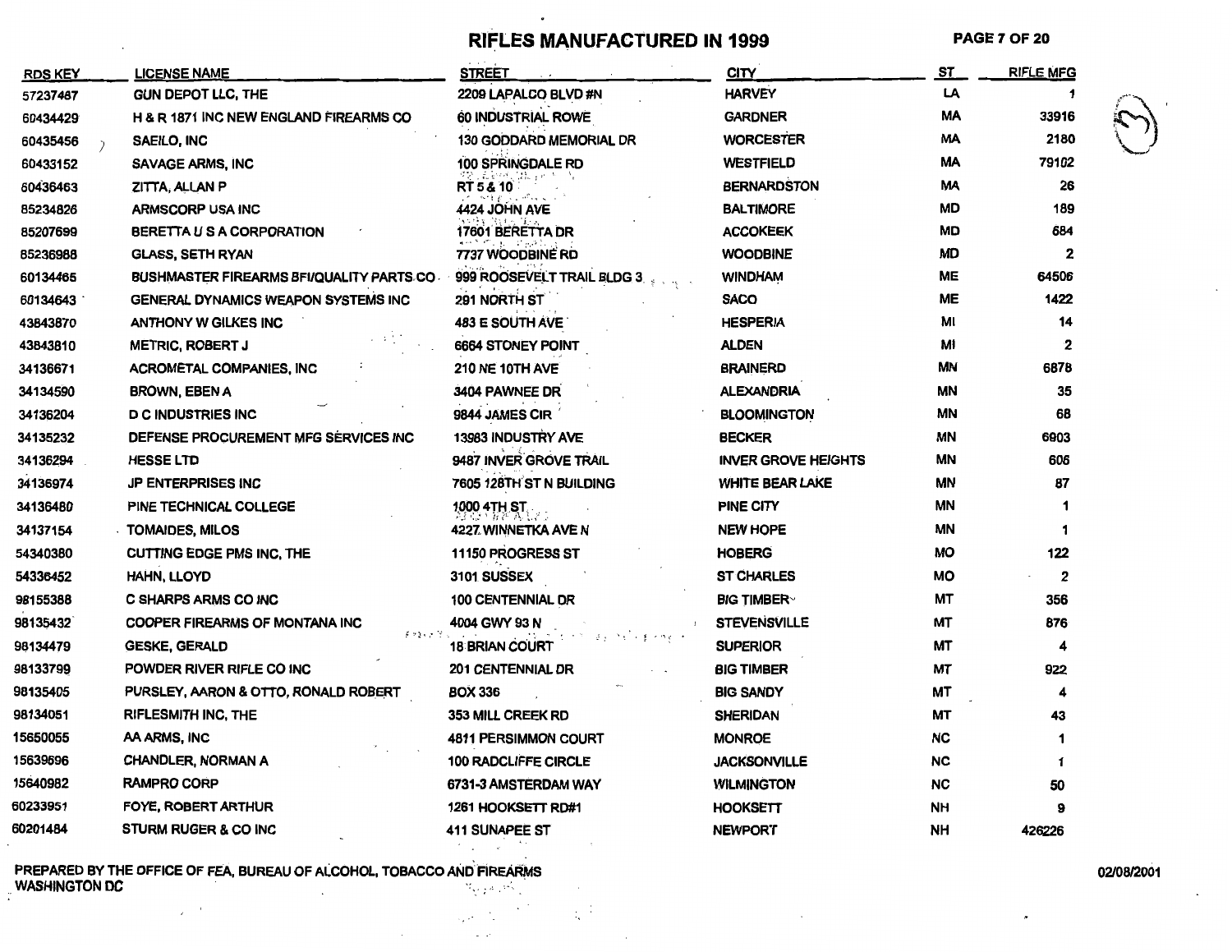医类 然后

 $\sim 10^{-11}$ 

|                |                                           | RIFLES MANUFACTURED IN 1999                  |                       | <b>PAGE 8 OF 20</b> |                  |  |
|----------------|-------------------------------------------|----------------------------------------------|-----------------------|---------------------|------------------|--|
| <b>RDS KEY</b> | <b>LICENSE NAME</b>                       | <b>STREET</b>                                | CITY                  | <u>ST</u>           | <b>RIFLE MFG</b> |  |
| 30233754       | THOMPSON CENTER ARMS CO INC               | <b>FARMINGTON RD</b>                         | <b>ROCHESTER</b>      | <b>NH</b>           | 11180            |  |
| 30234420       | <b>TIFFIN MILLER CORP</b>                 | <b>15 DEBBIE DR</b>                          | <b>PELHAM</b>         | NH                  | 3                |  |
| 58535080       | <b>ENGELS, JOHN W</b>                     | 2203 PEGGY ANN DR                            | <b>GALLUP</b>         | <b>NM</b>           |                  |  |
| 58534617       | <b>ROBERTSON, CHARLES R</b>               | 9812-A COCHITI SE                            | <b>ALBUQUERQUE</b>    | <b>NM</b>           | 3                |  |
| 38835501       | <b>CALICO LIGHT WEAPON SYSTEMS</b>        | 1489 GREG ST                                 | <b>SPARKS</b>         | NV                  | 524              |  |
| 98835517       | DEBORD, CURTIS LEE                        | <b>1469 GREG ST</b>                          | <b>SPARKS</b>         | <b>NV</b>           | 90               |  |
| 98835495       | U S ORDNANCE INC                          | <b>1469 GREG ST#A</b>                        | <b>SPARKS</b>         | <b>NV</b>           | 207              |  |
| 61134915       | <b>ARGUS PUBLICATIONS INC</b>             | <b>110 8TH ST</b>                            | <b>BROOKLYN</b>       | NY                  | 41405            |  |
| 61406625       | <b>AUTO-ORDNANCE CORP</b>                 | <b>WILLIAM LANE</b>                          | <b>WEST HURLEY</b>    | NY                  | 527              |  |
| 61435045       | <b>CAMBRIDGE VALLEY MACHINING INC</b>     | PERRY LANE                                   | <b>CAMBRIDGE</b>      | NY                  |                  |  |
| 61636169       | L ROMANO RIFLE CO INC                     | 551 STEWARTS CORNERS RD                      | <b>PENNELLVILLE</b>   | NY                  |                  |  |
| 61635527       | <b>REMINGTON ARMS CO, INC</b>             | <b>14 HOEFLER AVE</b>                        | <b>ILION</b>          | NY                  | 181420           |  |
| 43437450       | <b>BALOGH JAMES INC</b>                   | 13566 INDIAN HOLLOW RD                       | <b>GRAFTON</b>        | OH                  |                  |  |
| 43435702       | <b>BEEMILLER INC</b>                      | <b>1015 SPRINGMILL RD</b>                    | <b>MANSFIELD</b>      | OH                  | 33100            |  |
| 43136746       | <b>HERMAN, SHAWN M</b>                    | 5169 THOMPSON LN                             | <b>DELAWARE</b>       | OH                  |                  |  |
| 43436235       | JONES, JOHNDAVID                          | 590 WOODVUE LANE                             | <b>WINTERSVILLE</b>   | <b>OH</b>           | 10               |  |
| 43437065       | <b>KELBLY'S RIFLE RANGE INC</b>           | 7222 DALTON FOX LAKE RD                      | <b>NORTH LAWRENCE</b> | OH                  | 476              |  |
| 43479505       | <b>LANDIES, ROBERT I</b>                  | 310 PARK DR                                  | <b>CHARDON</b>        | OH                  | 106              |  |
| 43136612       | <b>WELLS, GREGORY F</b>                   | 7777 HIVNOR RD                               | <b>CROOKSVILLE</b>    | OH                  |                  |  |
| 43113995       | <b>WILKINSON, JON R</b>                   | 2400 TAR BOX CEMETERY RD                     | <b>CEDARVILLE</b>     | OH                  |                  |  |
| 57336844       | <b>BEANLAND, JON</b>                      | <b>HWY 62</b>                                | <b>GOULD</b>          | OK                  |                  |  |
| 57303554       | <b>CHAMPLIN FIREARMS INC</b><br>مران بلنة | WOODRING MUNICIPAL AIRPORT 6 MI SE<br>OF P O | <b>ENID</b>           | OK                  |                  |  |
| 57336178       | <b>CHAPMAN, BILLY GENE</b>                | RT 2 BOX 399                                 | <b>MADILL</b>         | OK                  |                  |  |
| 57334849       | <b>CROSSNO, DAVE</b>                      | 1/2 MIN NW OF POST OFFICE                    | <b>DIBBLE</b>         | OK                  | 2                |  |
| 57336427       | <b>FARLEY, JAMES SHELTON</b>              | 10805 SE 84TH                                | <b>OKLAHOMA CITY</b>  | OK                  | 52               |  |
| 57336699       | ZIMMERMAN, DAN B                          | 3840 SW 113TH                                | OKLAHOMA CITY         | OK                  |                  |  |
| 99335597       | <b>CASCADE ARMS INC</b>                   | 52261 KELLY SPRINGS RD                       | <b>MAUPIN</b>         | <b>OR</b>           |                  |  |
| 99336819       | E & L MANUFACTURING INC                   | 4177 RIDDLE BY PASS RD                       | <b>RIDDLE</b>         | <b>OR</b>           | 60               |  |
| 99309311       | POLICE AUTOMATIC WEAPONS SERVICE INC      | 8175 RIVER RD NE                             | <b>SALEM</b>          | OR                  | 23               |  |
| 99336982       | ROGUE RIFLE COMPANY INC                   | 11 FIRST ST                                  | <b>PROSPECT</b>       | OR                  | 7721             |  |
| 99337182       | <b>TECHNETWORK INC</b>                    | 55325 TIMBER RD BLDG A                       | <b>VERNONIA</b>       | <b>OR</b>           | 199              |  |
| 82338992       | BORDEN, JAMES F                           | <b>RR.1 BOX 250BC</b>                        | <b>SPRINGVILLE</b>    | PA                  | 90               |  |
| 82535333       | <b>CLARK, DONALD D</b>                    | <b>RR 1 BOX 405</b>                          | <b>HOLLIDAYSBURG</b>  | PA                  | 1                |  |
|                |                                           |                                              |                       |                     |                  |  |

PREPARED BY THE OFFICE OF FEA, BUREAU OF ALCOHOL, TOBACCO AND FIREARMS ON A CONSTRUCTION ON A CONSTRUCTION ON A CONSTRUCTION ON A CONSTRUCTION ON A CONSTRUCTION ON A CONSTRUCTION ON A CONSTRUCTION ON A CONSTRUCTION ON A CO WASHINGTON DC  $\blacksquare$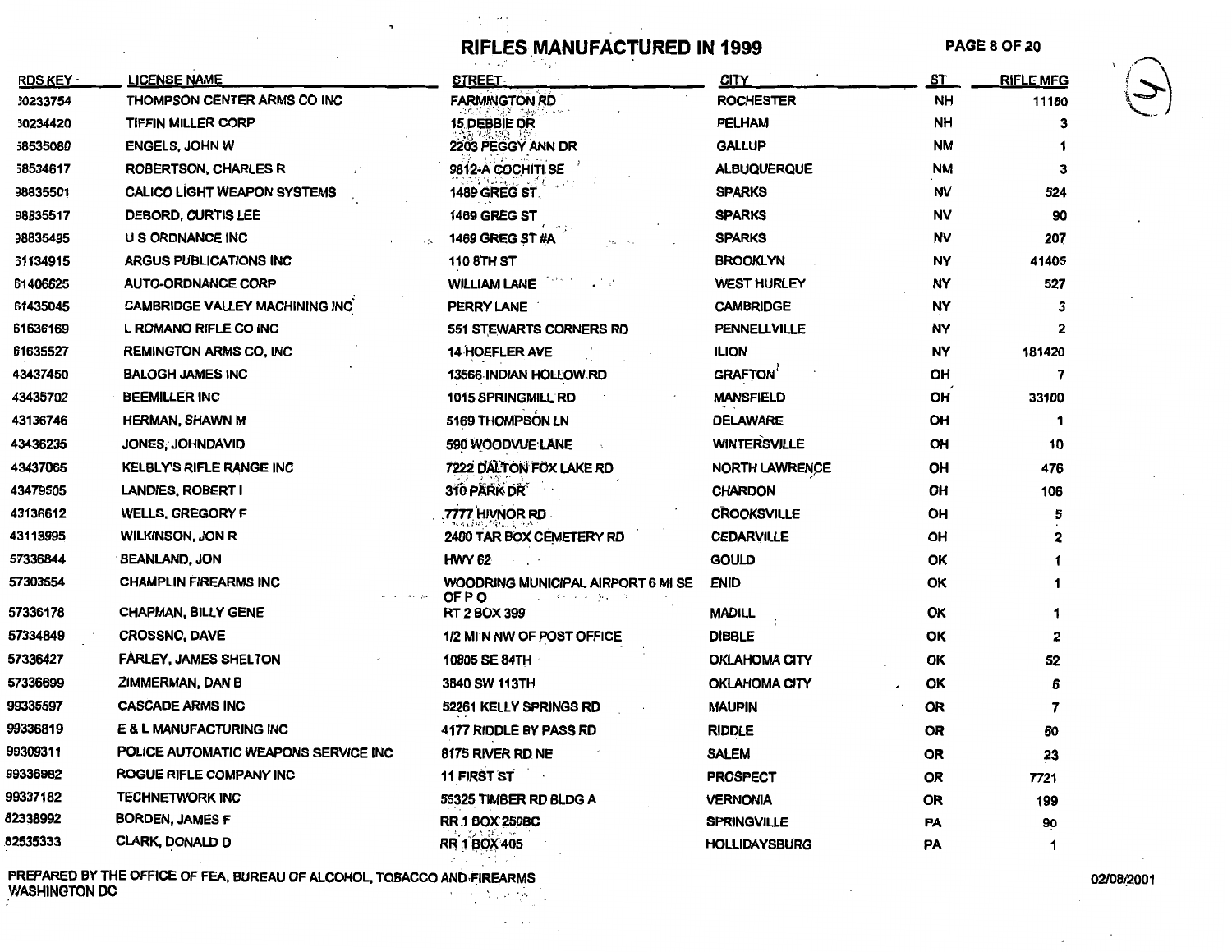$\frac{1}{\alpha} \mathbf{v}^{\prime} = \frac{1}{\alpha} \sum_{i=1}^{N} \frac{\mathbf{v}^{\alpha}}{2} \mathbf{v}^{\alpha}$ 

# **RIFLES MANUFACTURED IN 1999 PAGE 9 OF 20**

|                |                                        | )읽는, '제안 - (hope) (hope) - (hope) - (h |                        |           |                      |
|----------------|----------------------------------------|----------------------------------------|------------------------|-----------|----------------------|
| <b>RDS KEY</b> | LICENSE NAME                           | <b>STREET Allence</b>                  | <u>CITY</u>            | <u>ST</u> | <u>RIFLE MFG</u>     |
| 82322641       | <b>CPA CORP</b>                        | 2071 SQUIRREL HILL RD                  | <b>SCHWENKSVILLE</b>   | PA        | 57                   |
| 82339102       | <b>HAMMONDS, CLARENCE H</b>            | 415 GREENWAY                           | <b>RED LION</b>        | PA        | 10                   |
| 82339132       | <b>KEYSTONE SPORTING ARMS INC</b>      | <b>RD 2 BOX 20</b>                     | <b>MILTON</b>          | <b>PA</b> | 7479                 |
| 82311979       | <b>ROBERT HART &amp; SON INC</b>       | <b>401 MONTGOMERY ST</b>               | <b>NESCOPECK</b>       | PA        | 6                    |
| 15735931       | <b>JARRETT RIFLES INC</b>              | 383 BROWN RD                           | <b>JACKSON</b>         | <b>SC</b> | 140                  |
| 15736449       | <b>RAWL, JAMES BERNARD</b>             | <b>HWY 14</b>                          | <b>LAURENS</b>         | sc        | $\mathbf{2}$         |
| 34606531       | DAKOTA ARMS INC                        | <b>HC 55 BOX 326</b>                   | <b>STURGIS</b>         | SD        | 435                  |
| 34633475       | <b>H S PRECISION INC</b>               | <b>1301 TURBINE DR</b>                 | <b>RAPID CITY</b>      | SD        | $\cdot$ 179          |
| 34633933       | <b>MAYER, LOUIS</b>                    | <b>422 N MAIN</b>                      | <b>ISABEL</b>          | SD        | $\blacktriangleleft$ |
| 34606554       | <b>MILLER ARMS INC</b>                 | PURL ST BOX 260                        | <b>ST ONGE</b>         | SD        | 23                   |
| 16236907       | <b>BARRETT FIREARMS MFG INC</b>        | 5926 MILLER LANE                       | <b>MURFREESBORO</b>    | ΤN        | 3687                 |
| 16238021       | HAGAN REYNOLDS JR GUNSMITHING INC      | 2851 HWY 66 S                          | <b>ROGERSVILLE</b>     | TN        | 4                    |
| 16238654       | <b>LEINAD INC</b>                      | 221 HWY 68 N                           | <b>DUCKTOWN</b>        | <b>TN</b> | 3101                 |
| 16238778       | <b>NEWMAN, MITCHELL</b>                | 2881 OLD COLUMBIA RD                   | <b>LEWISBURG</b>       | TN        | 1                    |
| 16235354       | <b>OWEN, MILTON K</b>                  | 1416 W CRESTWOOD DR                    | <b>MEMPHIS</b>         | ΤN        |                      |
| 57438362       | <b>ARNOTTS RIFLE SERVICE INC</b>       | <b>1370 FLAMING OAK</b>                | <b>NEW BRAUNFELS</b>   | TX        |                      |
| 57454185       | <b>BILL WISEMAN &amp; CO. INC.</b>     | 18456 ST HWY 6 S                       | <b>COLLEGE STATION</b> | TX        |                      |
| 57634159       | <b>BRILEY MANUFACTURING INC</b>        | <b>1230 LUMPKIN</b>                    | <b>HOUSTON</b>         | TX        | 15                   |
| 57438590       | HARRISON, RONALD T<br>مديعاته          | 510 WEDGEWOOD WAY                      | <b>DEVINE</b>          | TX        | 1                    |
| 57542125       | LAU, MICHAEL RICHARD                   | 906 MIDDLE RUN                         | <b>DUNCANVILLE</b>     | TX        | 45                   |
| 57637564       | LONE STAR RIFLE CO INC                 | <b>11231 ROSE ROAD</b>                 | <b>CONROE</b>          | TX        | 10                   |
| 57637288       | PMM INVESTMENT CASTING INC             | 5514 W 34TH ST                         | <b>HOUSTON</b>         | TX        | 21                   |
| 57642273       | SOUTH CENTRAL RESEARCH CORP            | 1906 PEAR CREEK CIRCLE                 | <b>HOUSTON</b>         | TX        | 2                    |
| 57541806       | <b>STILLERS PRECISION FIREARMS LLC</b> | 2405 COUNTRY MEADOW LN                 | <b>WYLIE</b>           | TX        | 15                   |
| 98706281       | LAR MANUFACTURING INC                  | 4133 WEST FARM RD                      | <b>WEST JORDAN</b>     | UT        | 527                  |
| 98734724       | ZDF IMPORT/EXPORT INC                  | 2090 N REDWOOD RD #40                  | SALT LAKE CITY         | UT        | 1071                 |
| 15439828       | <b>EDDIE'S PRECISION MACHINEINC</b>    | 26574 HILLMAN HWY                      | <b>MEADOWVIEW</b>      | VA        | 1                    |
| 60333217       | <b>CENTURY ARMS INC</b>                | 236 BRYCE BLVD                         | GEORGIA                | v٢        | 13875                |
| 99138062       | <b>ARNOLD ARMS COMPANY INC</b>         | 19007 61ST AVE NE#1                    | <b>ARLINGTON</b>       | WA        | 107                  |
| 99138977       | EMDE, JAY                              | 1352 SHELTON SPRINGS RD                | <b>SHELTON</b>         | WA        | 1146                 |
| 99136693       | <b>NESIKA BAY PRECISION INC</b>        | 6112 NE MINNER RD #8                   | <b>POULSBO</b>         | WA        | 468                  |
| 99114520       | <b>OLYMPIC ARMS INC</b>                | 620-626 OLD PACIFIC HWY SE             | <b>OLYMPIA</b>         | <b>WA</b> | 7456                 |
| 99139150       | PREWITT, MICHAEL C                     | 20714 104TH PL SE                      | <b>KENT</b>            | WA        | 4                    |

 $\sigma = \gamma \gamma \gamma$  ,  $\gamma \gamma$  $\cdot$  $\sim$ 

PREPARED BY THE OFFICE OF FEA, BUREAU OF ALCOHOL, TOBACCO AND FIREARMS WASHINGTON DC

÷.

02/08/2001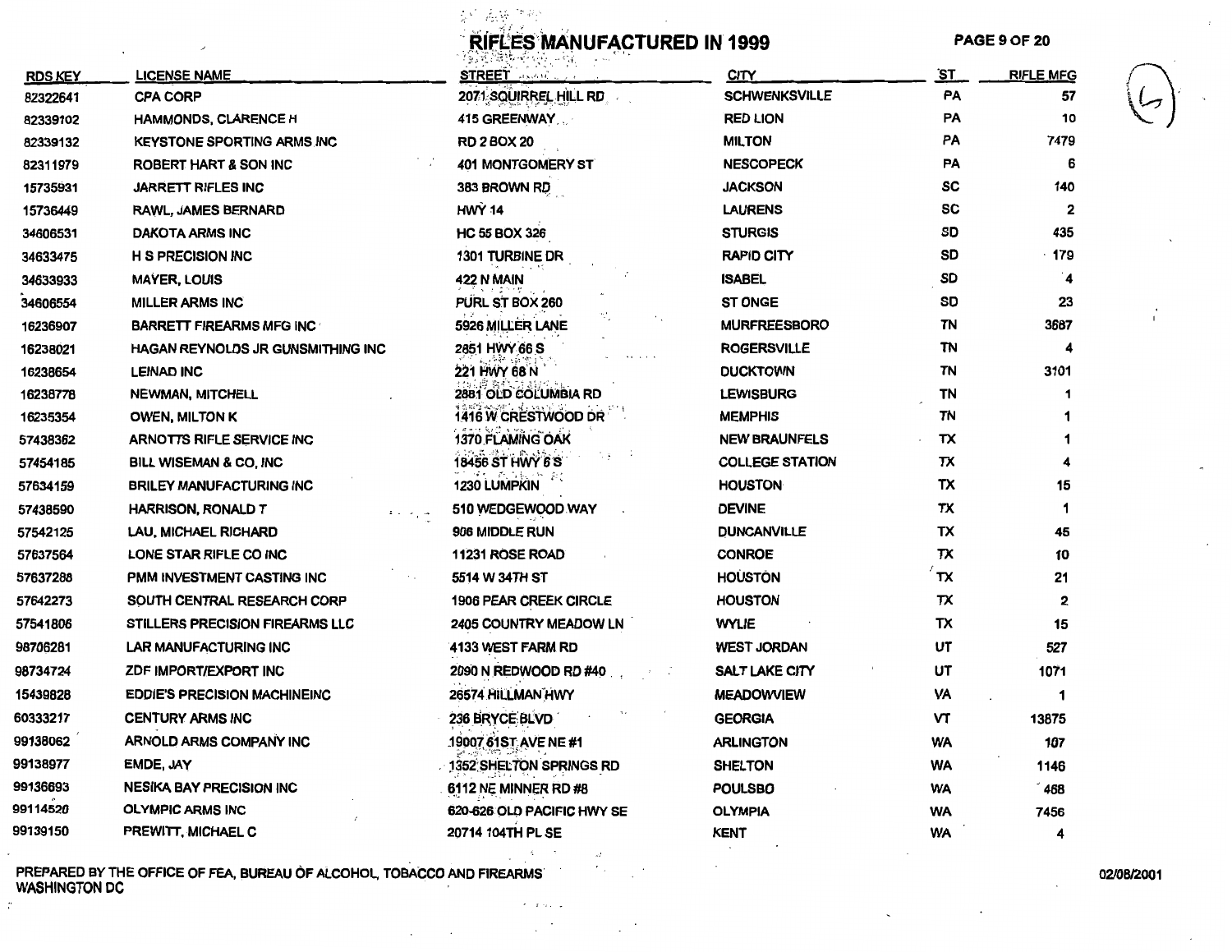$\mathcal{A} = \frac{1}{2} \sqrt{2} \left( \frac{1}{2} \sum_{i=1}^{n} \frac{1}{2} \sum_{j=1}^{n} \frac{1}{2} \sum_{j=1}^{n} \frac{1}{2} \sum_{j=1}^{n} \frac{1}{2} \sum_{j=1}^{n} \frac{1}{2} \sum_{j=1}^{n} \frac{1}{2} \sum_{j=1}^{n} \frac{1}{2} \sum_{j=1}^{n} \frac{1}{2} \sum_{j=1}^{n} \frac{1}{2} \sum_{j=1}^{n} \frac{1}{2} \sum_{j=1}^{n} \frac{1}{2} \sum_{j$ 

 $\mathbf{v}$ 

小塚 セマ

13. W NG 2011.<br>Ngjarje

 $\sim$   $^{\prime}$ 

and and

 $\sim$ 

**我的帮** 

부산 아직 날 봐? 보

 $\label{eq:reduced} \mathcal{F}^{(p)}(\mathcal{Q}_{\mathcal{A}}) = \mathcal{P}^{(p)}(\mathcal{Q}_{\mathcal{A}}) \geq \mathcal{C}$ 

燃料 地名美国卡尔 - 71

一种不稀土的 园 a Georg

 $\sim$   $\sim$  $\sim$  $\mathbf{v}$  $\alpha$  ,  $\beta$  ,  $\alpha$  ,  $\alpha$ 

Ŵ.

Ņ.  $\sim \epsilon_c$ 

 $\mathcal{L} \rightarrow \mathcal{L}$ 

 $\mathcal{L}^{\mathcal{C}}(t)$  $\frac{\partial \mathcal{S}}{\partial \mathcal{S}} \frac{\partial \mathcal{S}}{\partial \mathcal{S}} = \frac{1}{2} \frac{\partial \mathcal{S}}{\partial \mathcal{S}} \frac{\partial \mathcal{S}}{\partial \mathcal{S}} \frac{\partial \mathcal{S}}{\partial \mathcal{S}} \,.$ 

 $\mathcal{C}$ 

Service.

### **RIFLES MANUFACTURED IN 1999**

 $\mathcal{L} = -\mathcal{L}$ 

 $\sim$ 

 $\mathcal{L}$ 

 $\rightarrow$ 

 $\sqrt{\frac{2}{3}}$  Signal spectra  $\sqrt{\frac{2}{3}}$ 

 $\label{eq:2} \frac{\partial}{\partial t} \frac{\partial \mathcal{L}^{\mathbf{A}}_{\mathbf{A}} \mathcal{L}^{\mathbf{A}}_{\mathbf{A}} \left( \mathcal{L}^{\mathbf{A}}_{\mathbf{A}} \right) \mathcal{L}^{\mathbf{A}}_{\mathbf{A}} \left( \mathcal{L}^{\mathbf{A}}_{\mathbf{A}} \right) \mathcal{L}^{\mathbf{A}}_{\mathbf{A}} \left( \mathcal{L}^{\mathbf{A}}_{\mathbf{A}} \right) \mathcal{L}^{\mathbf{A}}_{\mathbf{A}} \left( \mathcal{L}^{\mathbf{A}}_{\mathbf{A$ 

 $\cdot$ 

**PAGE 10 OF 20** 

| <b>RDS KEY</b> | <b>LICENSE NAME</b>                 |
|----------------|-------------------------------------|
| 33936810       | <b>H G LOMAS GUNMAKERS INC</b>      |
| 33910305       | <b>HORSTKAMP, KLAUS</b>             |
| 33937331       | <b>WRIGHT PRODUCTS</b>              |
| 45535989       | <b>KELLY, MICHAEL J</b>             |
| 58334359       | BALLARD RIFLE AND CARTRIDGE CO LLC. |

| <b>STREET</b>            | <b>CITY</b>            | SТ       | <b>RIFLE MFG</b> |
|--------------------------|------------------------|----------|------------------|
| 54-64 W RHINE ST         | <b>ELKHART LAKE</b>    | WI       |                  |
| 806 S DIVISION ST        | <b><i>WAUNAKEE</i></b> | WI       | 277              |
| 107 W COLEMAN ST         | <b>RICE LAKE</b>       | WI       | 28614            |
| <b>RT 3 BOX 470</b>      | <b>GRAFTON</b>         | wv<br>۰. | 86               |
| <b>113 W YELLOWSTONE</b> | <b>CODY</b>            | WY       | 194              |
|                          |                        |          |                  |

1569685

PREPARED BY THE OFFICE OF FEA, BUREAU OF ALCOHOL, TOBACCO AND FIREARMS **WASHINGTON DC** 医中间的

 $\lambda$ 

02/08/2001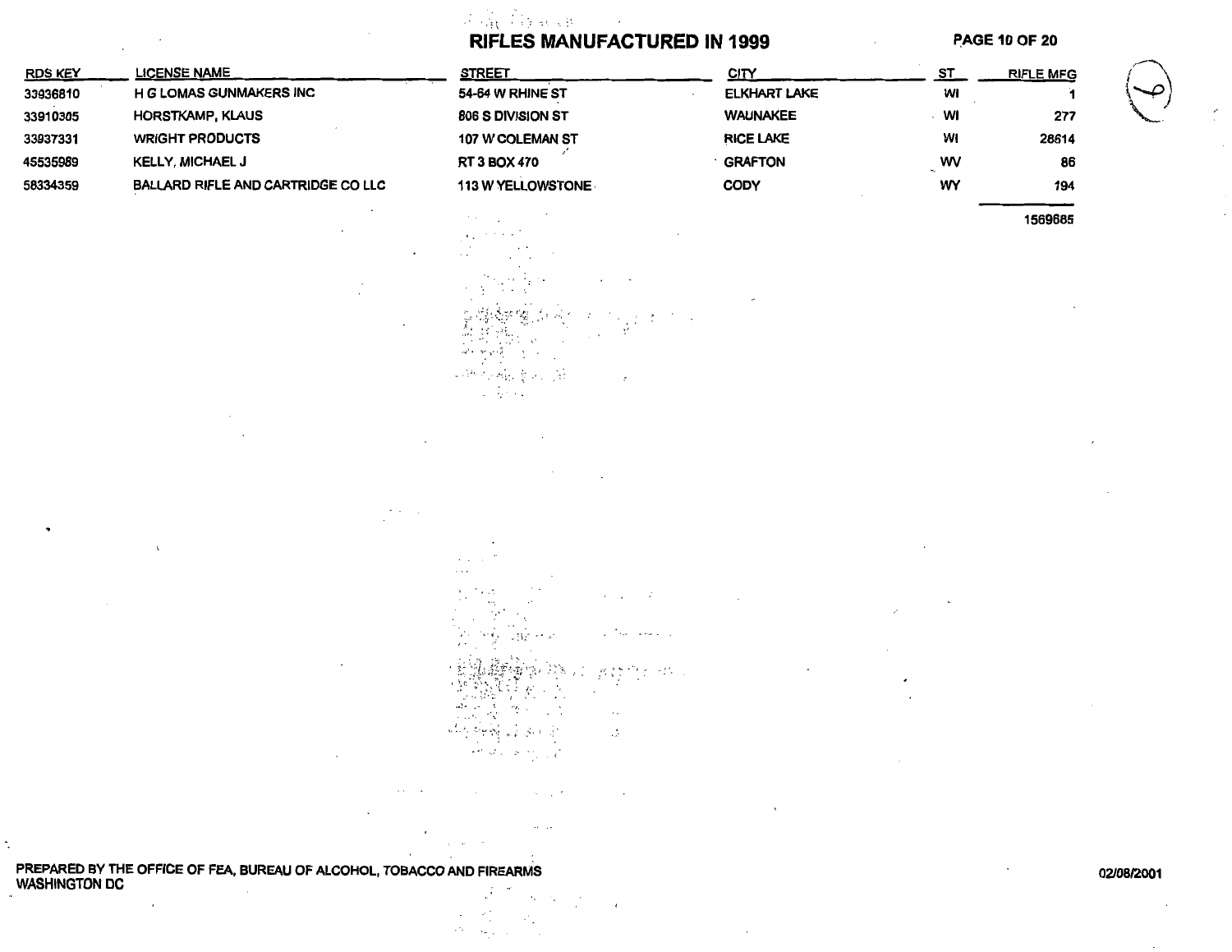$\label{eq:2.1} \frac{\mathfrak{h}_{\mathbf{B}}}{\mathfrak{h}_{\mathbf{B}}} = \frac{\mathfrak{h}_{\mathbf{B}}}{\mathfrak{h}_{\mathbf{B}}} = \frac{\mathfrak{h}_{\mathbf{B}}}{\mathfrak{h}_{\mathbf{B}}} = \frac{\mathfrak{h}_{\mathbf{B}}}{\mathfrak{h}_{\mathbf{B}}} = \frac{\mathfrak{h}_{\mathbf{B}}}{\mathfrak{h}_{\mathbf{B}}} = \frac{\mathfrak{h}_{\mathbf{B}}}{\mathfrak{h}_{\mathbf{B}}} = \frac{\mathfrak{h}_{\mathbf{B}}}{\mathfrak{h}_{\mathbf{B}}} = \$  $\alpha$  . In a section  $\alpha$ 

# **SHOTGUNS MANUFACTURED IN 1999**

**PAGE 11 OF 20** 

| G  |  |
|----|--|
| )g |  |

| <b>RDS KEY</b> | <b>LICENSE NAME</b>                         | <b>STREET</b>                              | CITY -             | ST.       | <b>SHOTGUN MFG</b> |  |
|----------------|---------------------------------------------|--------------------------------------------|--------------------|-----------|--------------------|--|
| 57134716       | WILSONS GUN SHOP INC                        | 2234 CR 719 2234                           | <b>BERRYVILLE</b>  | <b>AR</b> | 99                 |  |
| 98636542       | <b>ROBAR COMPANIES, INC</b>                 | 21438 N 7TH AVE SUITE B                    | <b>PHOENIX</b>     | AZ        | 2                  |  |
| 60634862       | <b>CONNECTICUT SHOTGUN MANUFACTURING CO</b> | 35 WOODLAND ST                             | <b>NEW BRITAIN</b> | СT        | 85                 |  |
| 60600773       | O F MOSSBERG & SONS INC.                    | 7 GRASSO AVE                               | NORTH HAVEN        | СT        | 329829             |  |
| 60600760       | THE MARLIN FIREARMS CO                      | 100 KENNA DR                               | NORTH HAVEN        | СŤ        | 2200               |  |
| 60609280       | U S REPEATING ARMS COMPANY, INC             | <b>344 WINCHESTER AVE</b>                  | <b>NEW HAVEN</b>   | СT        | 95625              |  |
| 60636056       | US REPEATING ARMS COMPANY                   | 275 WINCHESTER AVE                         | <b>NEW HAVEN</b>   | CТ        | 50334              |  |
| 15948427       | <b>GREY GOOSE GUNSMITHING INC</b>           | 1532 SE VILLAGE GREEN DR #B                | PORT SAINT LUCIE   | FL.       | 1                  |  |
| 15917454       | <b>KNIGHT, CHARLES REED JR</b>              | 7750 9TH ST SW                             | <b>VERO BEACH</b>  | <b>FL</b> | 51                 |  |
| 15945866       | SILVER SEITZ INC                            | 17000 PATTERSON RD #14                     | <b>ODESSA</b>      | <b>FL</b> | 12                 |  |
| 33635798       | <b>SPRINGFIELD INC</b>                      | 420 W MAIN ST                              | <b>GENESEO</b>     | 儿         | 10524              |  |
| 60436321       | <b>FARRAR, GREGORY</b>                      | 22 LOCKWOOD CIR                            | <b>SWANSEA</b>     | MA        |                    |  |
| 60434429       | H & R 1871 INC NEW ENGLAND FIREARMS CO      | 60 INDUSTRIAL ROWE                         | <b>GARDNER</b>     | МA        | 187562             |  |
| 60433152       | <b>SAVAGE ARMS, INC</b>                     | 100 SPRINGDALE RD                          | <b>WESTFIELD</b>   | МA        | 3856               |  |
| 85234687       | <b>AIM INC</b>                              | 19200 MIDDLETOWN RD                        | <b>PARKTON</b>     | MD        | 43                 |  |
| 85236988       | <b>GLASS, SETH RYAN</b>                     | 7737 WOODBINE RD                           | <b>WOODBINE</b>    | <b>MD</b> |                    |  |
| 60134643       | GENERAL DYNAMICS WEAPON SYSTEMS INC         | 291 NORTH ST                               | <b>SACO</b>        | ME        | 5                  |  |
| 43813395       | <b>FALLING BLOCK WORKS INC</b>              | <b>6121 ZINK RD</b>                        | <b>MAYBEE</b>      | MI        | 2                  |  |
| 54338023       | ALFERMANN USA INC                           | <b>156 POTTERY RD</b>                      | <b>WASHINGTON</b>  | MO        | 34                 |  |
| 54734686       | <b>NIP MANUFACTURING INC</b>                | 3205 LEAVENWORTH ST                        | <b>OMAHA</b>       | <b>NE</b> |                    |  |
| 60201484       | <b>STURM RUGER &amp; CO INC</b>             | 411 SUNAPEE ST                             | <b>NEWPORT</b>     | NH        | 18691              |  |
| 61635527       | <b>REMINGTON ARMS CO, INC</b>               | <b>14 HOEFLER AVE</b>                      | <b>ILION</b>       | NΥ        | 364354             |  |
| 99335096       | <b>COLE ARMS INC</b>                        | 2225 PINEHURST DR                          | <b>MCMINNVILLE</b> | OR        | 13                 |  |
| 82333855       | TAR HUNT CUSTOM RIFLES INC                  | 101 DOGTOWN RD                             | <b>BLOOMSBURG</b>  | PA        | 19                 |  |
| 34606531       | DAKOTA ARMS INC                             | <b>HC 55 BOX 326</b>                       | <b>STURGIS</b>     | SD        | 9                  |  |
| 34633475       | <b>H S PRECISION INC</b>                    | 1301 TURBINE DR                            | RAPID CITY         | SD        | 137                |  |
| 16238654       | LEINAD INC                                  | 221 HWY 68 N                               | <b>DUCKTOWN</b>    | TN        | 641                |  |
| 57434208       | <b>MAVERICK ARMS, INC</b>                   | INDUSTRIAL BLVD MAVERICK CO DEVLPT<br>PARK | <b>EAGLE PASS</b>  | TX        | 38338              |  |
| 57642273       | SOUTH CENTRAL RESEARCH CORP                 | <b>1906 PEAR CREEK CIRCLE</b>              | <b>HOUSTON</b>     | TX        | 2                  |  |
| 57581818       | SPORTING ARMS MFG INC                       | 801 HALL AVE                               | LITTLEFIELD        | тх        | 3722               |  |
| 57537987       | URBACH, MURRAY GLEN                         | <b>1529 AXE</b>                            | <b>GARLAND</b>     | TX        | 20                 |  |
| 15439855       | <b>BRUECKMANN ENTERPRISES INC</b>           | 10998 LEADBETTER RD UNIT #11               | <b>ASHLAND</b>     | VA        | 2                  |  |
| 99104337       | <b>LJUTIC INDUSTRIES INC</b>                | 732 N 16TH AVE #22                         | <b>YAKIMA</b>      | WA        | 171                |  |
| 33933175       | US COMPETITION ARMS INC                     | 1925 ROOSEVELT AVE                         | <b>RACINE</b>      | wı        | 600                |  |

第二天祭兵

PREPARED BY THE OFFICE OF FEA, BUREAU OF ALCOHOL, TOBACCO AND FIREARMS WASHINGTON DC

 $1,106,995$ 

 $\sim$   $\sim$   $\sim$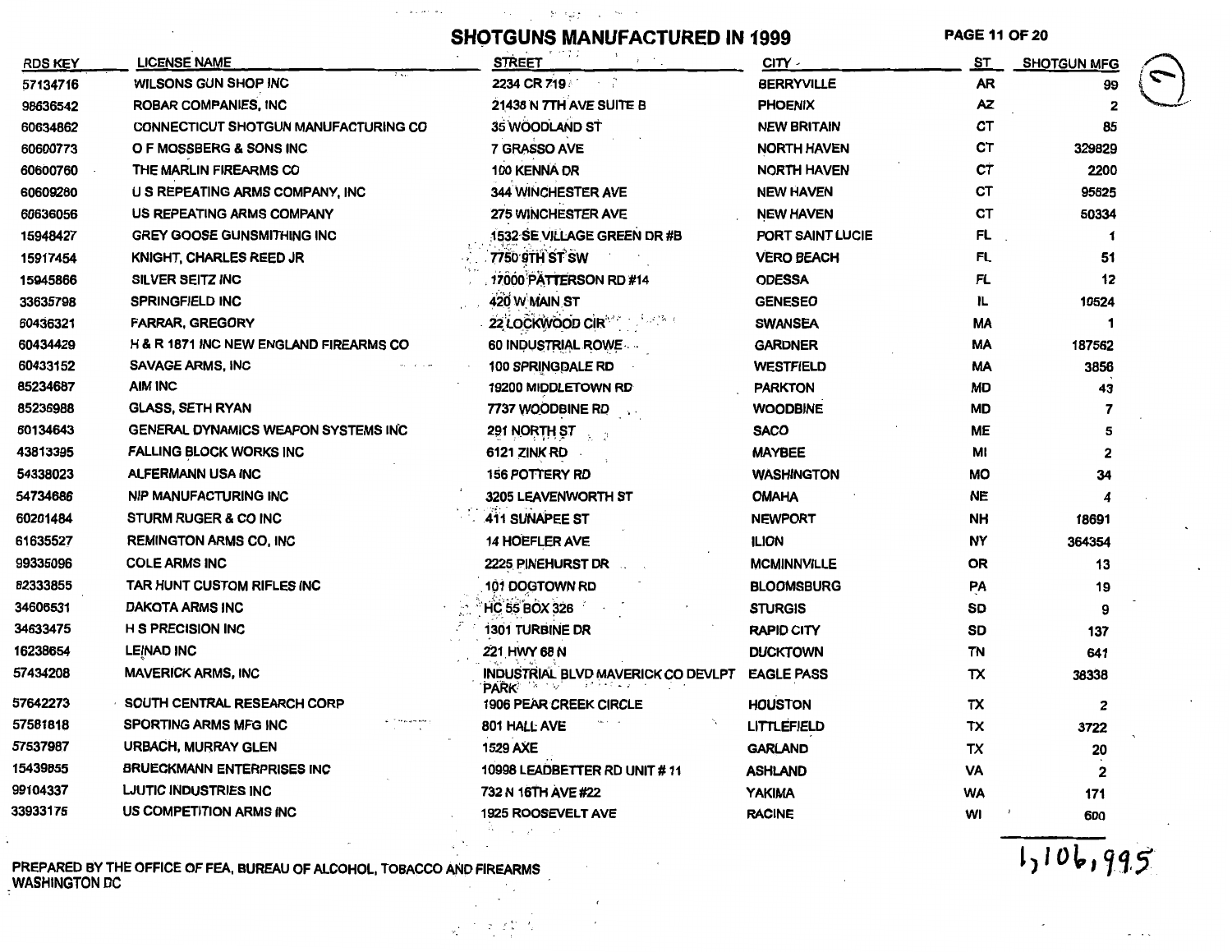## **SHOTGUNS MANUFACTURED IN 1999**

#### **PAGE 12 OF 20**

| <b>RDS KEY</b>   | <b>LICENSE NAME</b> | $\cdot$                                                                                                  | <b>STREET</b>                                                                           | <b>CITY</b> | ST | <b>SHOTGUN MFG</b> |  |
|------------------|---------------------|----------------------------------------------------------------------------------------------------------|-----------------------------------------------------------------------------------------|-------------|----|--------------------|--|
|                  |                     |                                                                                                          |                                                                                         |             |    | 1106995            |  |
|                  |                     |                                                                                                          |                                                                                         |             |    |                    |  |
|                  |                     |                                                                                                          | the controller.                                                                         |             |    |                    |  |
|                  |                     | $\alpha \rightarrow 0.5$                                                                                 | $\gamma$ , $\gamma$<br>in 19                                                            |             |    |                    |  |
|                  |                     |                                                                                                          |                                                                                         |             |    |                    |  |
|                  |                     |                                                                                                          | 医囊头病                                                                                    |             |    |                    |  |
|                  |                     |                                                                                                          | $\frac{2\pi\sqrt{3}}{2}$<br>$\mathbf{v} = \mathbf{v}$                                   |             |    |                    |  |
|                  |                     |                                                                                                          | t.,                                                                                     |             |    |                    |  |
|                  |                     | $\mathcal{P}(\mathcal{L}^{\mathcal{L}}(\mathcal{L}^{\mathcal{L}}))$                                      | $\cdot\cdot$<br>$\cdots$                                                                |             |    |                    |  |
|                  |                     |                                                                                                          | $12\%$<br>$\cdot$ .                                                                     |             |    |                    |  |
|                  |                     | $\sim 100$                                                                                               | $\mu$ , $\lambda$<br>$\mathcal{F}=\mathcal{F}$                                          |             |    |                    |  |
|                  |                     |                                                                                                          |                                                                                         |             |    |                    |  |
|                  |                     |                                                                                                          | $\sim$                                                                                  |             |    |                    |  |
|                  |                     |                                                                                                          |                                                                                         |             |    | $\sqrt{2}$         |  |
|                  |                     |                                                                                                          | $\frac{1}{\lambda_1}=\frac{1}{\lambda_1}$                                               |             |    |                    |  |
|                  |                     |                                                                                                          | かんないかい                                                                                  |             |    |                    |  |
|                  |                     | 化三氯乙基羟                                                                                                   |                                                                                         |             |    |                    |  |
|                  |                     |                                                                                                          | 建築部長<br>全国部長<br>$\mathcal{F}$                                                           |             |    |                    |  |
|                  |                     |                                                                                                          |                                                                                         |             |    |                    |  |
|                  |                     |                                                                                                          |                                                                                         |             |    |                    |  |
|                  | $\acute{\rm{c}}$    |                                                                                                          | $\ddot{\epsilon}$                                                                       |             |    |                    |  |
|                  |                     |                                                                                                          | 77                                                                                      |             |    |                    |  |
|                  |                     |                                                                                                          | VANCIA (<br>$\sim$<br>$\sim$                                                            |             |    |                    |  |
|                  |                     |                                                                                                          | $\sim$<br>$\sim$<br>$\mathcal{D}$                                                       |             |    |                    |  |
|                  |                     |                                                                                                          | $\mathcal{L}^{\text{max}}_{\text{max}}$ , where $\mathcal{L}^{\text{max}}_{\text{max}}$ |             |    |                    |  |
|                  | $\cdot$             |                                                                                                          | $\sigma_{\rm{eff}}^2 \sim 10^{-10}$ .<br>$\sim$ $\tilde{z}$<br>$\sim$                   |             |    |                    |  |
|                  |                     |                                                                                                          |                                                                                         |             |    |                    |  |
|                  |                     |                                                                                                          | Ω.                                                                                      |             |    |                    |  |
| $\sim$<br>$\sim$ |                     | $\cdot$                                                                                                  | $\cdot$<br>$\sim$                                                                       |             |    |                    |  |
|                  |                     |                                                                                                          | $\sigma_{\rm eff} \stackrel{\rm def.}{=} \delta_{\rm eff}$                              |             |    | 02/08/2001         |  |
|                  |                     | PREPARED BY THE OFFICE OF FEA, BUREAU OF ALCOHOL, TOBACCO AND FIREARMS<br>MASHINGTON DC<br>MASHINGTON DC | $\sim$                                                                                  |             |    |                    |  |
|                  |                     |                                                                                                          | ائي د                                                                                   |             |    |                    |  |
|                  |                     |                                                                                                          | 网络东西 经                                                                                  |             |    |                    |  |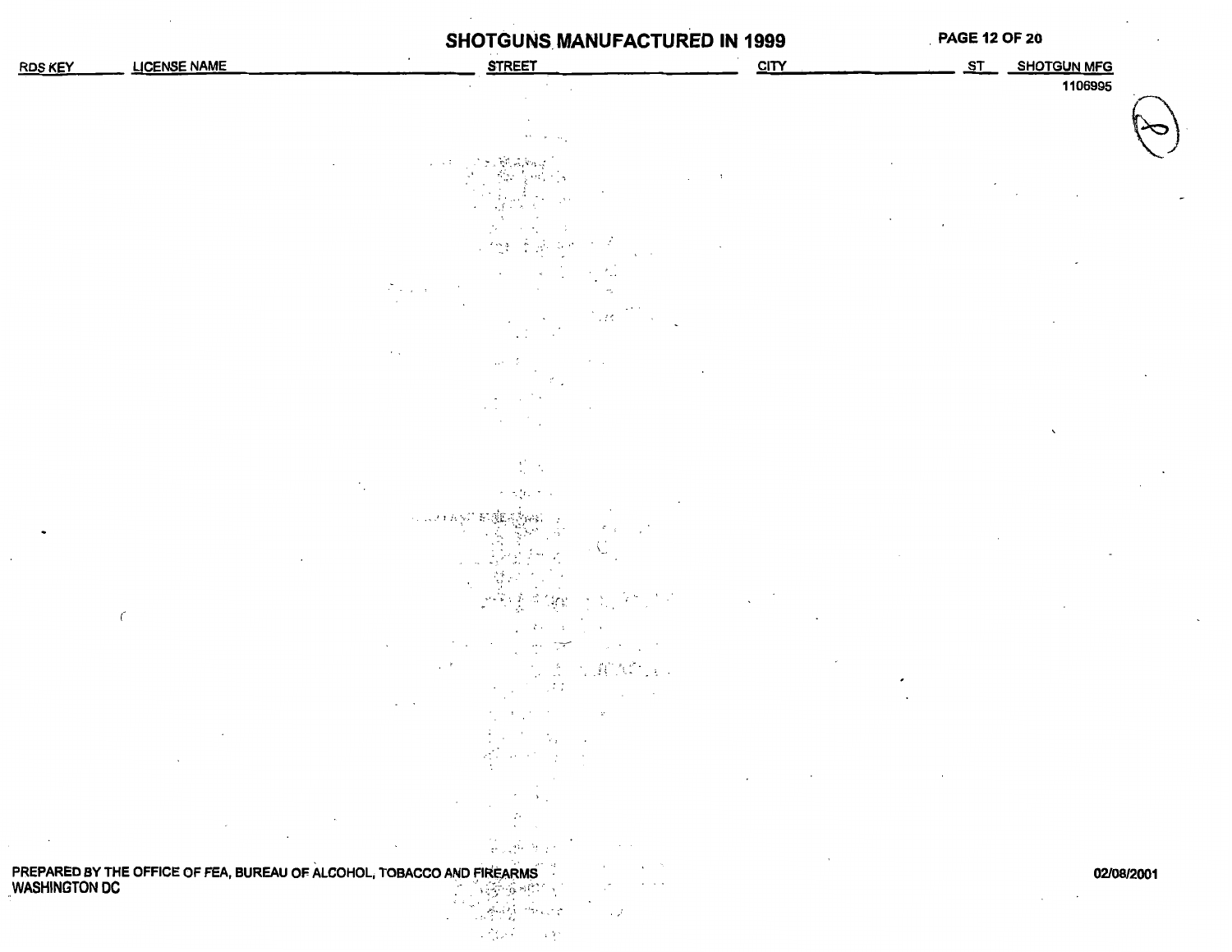#### $\tau=-\vec{j}_\tau$  . **MISC. FIREARMS MANUFACTURED IN 1999**

and the state

 $\sim$ 

**PAGE 13 OF 20** 

| RDS KEY- | <b>LICENSE NAME</b>                    | <b>STREET</b>                                            | CITY                 | ST.       | <b>MISC FA MFG</b> |  |
|----------|----------------------------------------|----------------------------------------------------------|----------------------|-----------|--------------------|--|
| 60600773 | O F MOSSBERG & SONS INC                | 7 GRASSO AVE                                             | <b>NORTH HAVEN</b>   | CТ        | 22793              |  |
| 15947527 | PRICE, GARY L                          | 2373 COOLIDGE RD                                         | <b>FORT PIERCE</b>   | · FL      |                    |  |
| 15947090 | WOLFGRAM, WILLIAM J                    | <b>2633 2ND AVE</b>                                      | LORIDA               | <b>FL</b> | 141                |  |
| 15818200 | <b>HENDERSONS SPORTS, LTD</b>          | 5074 BUFORD HWY                                          | <b>NORCROSS</b>      | <b>GA</b> |                    |  |
| 15840160 | <b>SHAWNEE RIFLE CO INC</b>            | 323-A CARL VINSON PKWY                                   | <b>WARNER ROBINS</b> | GA        |                    |  |
| 98200007 | OCTOBER COUNTRY MUZZLELOADING, INC     | 6272 N GOVERNMENT WAY                                    | <b>COEUR D ALENE</b> | ID        |                    |  |
| 54835636 | <b>HARRISON, STEVEN W</b>              | <b>5444 SE 10TH ST</b>                                   | <b>COLUMBUS</b>      | KS        |                    |  |
| 46136807 | <b>IDEAL PRODUCTS INC</b>              | 700 LOUDON AVE                                           | <b>LEXINGTON</b>     | KΥ        | 86                 |  |
| 60434429 | H & R 1871 INC NEW ENGLAND FIREARMS CO | <b>60-INDUSTRIAL ROWE</b>                                | <b>GARDNER</b>       | MA        | 5015               |  |
| 60234248 | <b>COMPETITOR CORP INC</b>             | 30 TRICNIT RD 16                                         | <b>NEW IPSWICH</b>   | <b>NH</b> | 11                 |  |
| 99336747 | MUNSTER, DONALD GEORGE                 | 1300 SW OAK ST SUITE D                                   | <b>HILLSBORO</b>     | <b>OR</b> |                    |  |
| 82313090 | <b>NAVAL CO INC</b>                    | 4747 COLD SPRING CREAMERY RD                             | <b>DOYLESTOWN</b>    | <b>PA</b> | 6                  |  |
| 82309145 | PNEU-DART INC                          | 15223 RT 87 HWY                                          | <b>WILLIAMSPORT</b>  | <b>PA</b> | 667                |  |
| 57434208 | <b>MAVERICK ARMS, INC.</b>             | <b>INDUSTRIAL BLVD MAVERICK CO DEVLPT</b><br><b>PARK</b> | <b>EAGLE PASS</b>    | TX        | 10961              |  |
| 57635413 | PHILLIPS & RODGERS INC                 | 680 FM 980                                               | <b>HUNTSVILLE</b>    | TX        | 139                |  |

39837

PREPARED BY THE OFFICE OF FEA, BUREAU OF ALCOHOL, TOBACCO AND FIREARMS WASHINGTON DC  $\lambda$ 

 $\mathbf{r}$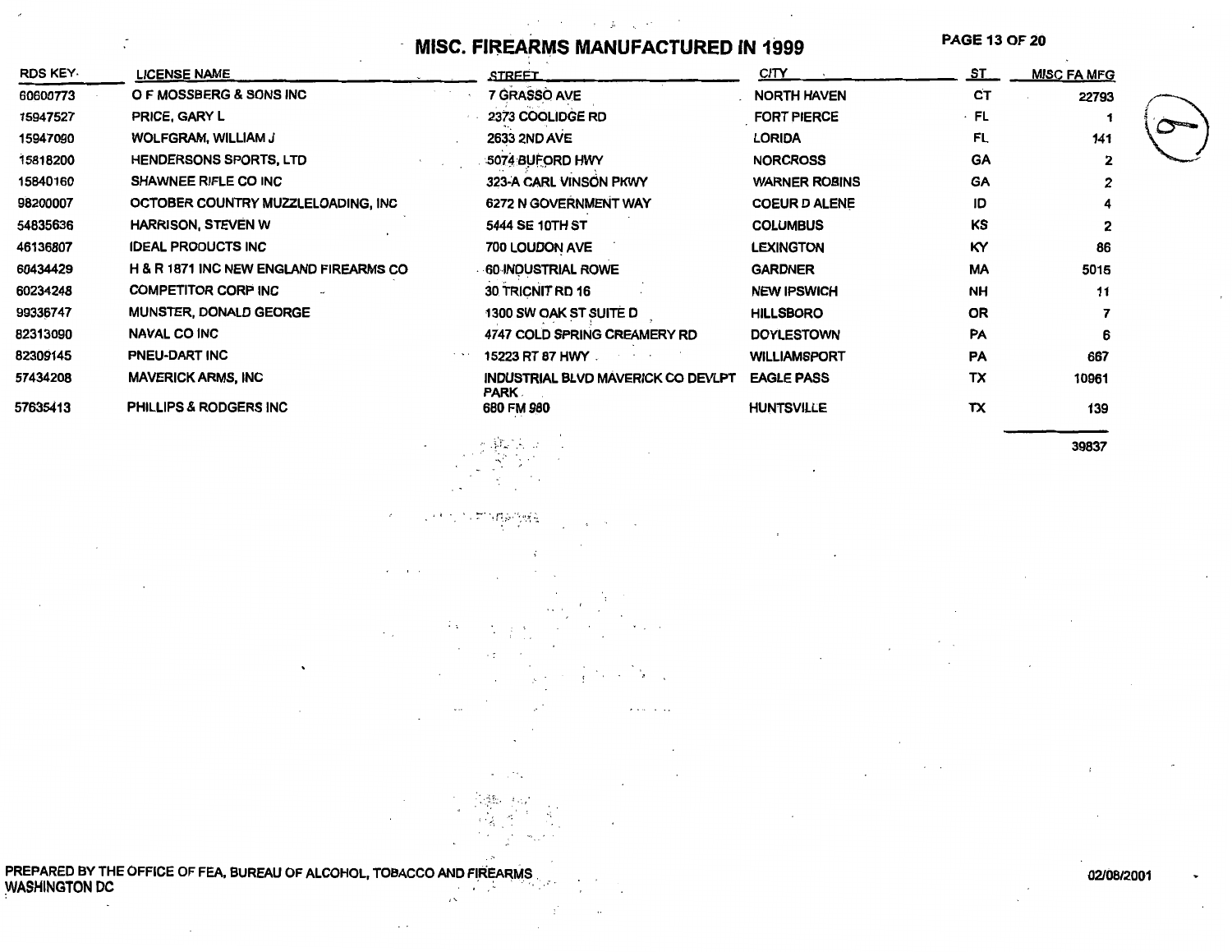|                |                                            | <b>PISTOLS EXPORTED IN 1999</b> | PAGE 1 OF 8                  |           |                |
|----------------|--------------------------------------------|---------------------------------|------------------------------|-----------|----------------|
| <b>IDS KEY</b> | <b>LICENSE NAME</b>                        | <b>STREET</b>                   | <b>CITY</b><br>$\sim$ $\sim$ | ST        | <b>PISTOLS</b> |
| 8614472        | <b>STURM RUGER &amp; CO INC</b>            | <b>200 RUGER RD</b>             | <b>PRESCOTT</b>              | AZ        | 3519           |
| 3340727        | <b>EXCEL INDUSTRIES INC</b>                | 4510 CARTER CT                  | <b>CHINO</b>                 | CA        | 56             |
| 3340416        | STONE, IRVING O JR & STONE, IRVING O III   | 73377 SULLIVAN RD               | <b>TWENTYNINE PALMS</b>      | CA        | з              |
| 3336988        | <b>PHOENIX ARMS</b>                        | <b>1420 ARCHIBALD AVE</b>       | <b>ONTARIO</b>               | CA        | 708            |
| 3340518        | <b>REPUBLIC ARMS INC</b>                   | 15167 SIERRA BONITA LN          | <b>CHINO</b>                 | CA        | 197            |
| 3335296        | ELECTRONIC MEDICAL RESEARCH LABORATORY INC | 1785 POMONA AVE #C              | <b>CORONA</b>                | CA        | 12             |
| 0635829        | <b>WILDEY F A INC</b>                      | <b>45 ANGEVINE RD</b>           | <b>WARREN</b>                | СT        | 3              |
| 0633345        | COLTS MANUFACTURING CO INC                 | 545 NEWPARK AVE                 | <b>WEST HARTFORD</b>         | СT        | 2355           |
| 5965437        | <b>NAVEGAR INC</b>                         | 12405 SW 130TH ST               | MIAMI                        | FL.       | 32             |
| 5923596        | TAURUS INTERNATIONAL MANUFACTURING INC     | 16175 NW 49TH AVE               | <b>MIAMI</b>                 | FL.       | 1145           |
| 3637004        | ROCK RIVER ARMS INC                        | 101 NOBLE ST                    | <b>CLEVELAND</b>             | IL.       | 20             |
| 3635798        | <b>SPRINGFIELD INC</b>                     | 420 W MAIN ST                   | <b>GENESEO</b>               | IL.       | 618            |
| 3635343        | <b>LES BAER CUSTOM INC</b>                 | 29601 34TH AVE N                | <b>HILLSDALE</b>             | IL.       | 709            |
| 4835657        | <b>CRAIG, FREDERICK E III</b>              | 604 W 19TH ST.                  | <b>HUTCHINSON</b>            | κs        | 2              |
| 4833096        | <b>WICHITA ARMS INC</b>                    | 923 E GILBERT                   | <b>WICHITA</b>               | κs        |                |
| 0410395        | <b>SMITH &amp; WESSON CORP</b>             | 2100 ROOSEVELT AVE              | <b>SPRINGFIELD</b>           | МA        | 14846          |
| 0435456        | SAEILO, INC                                | <b>130 GODDARD MEMORIAL DR</b>  | <b>WORCESTER</b>             | MA        | 59             |
| 0433152        | SAVAGE ARMS, INC                           | <b>100 SPRINGDALE RD</b>        | <b>WESTFIELD</b>             | MA        | 9              |
| 5207699        | BERETTA U S A CORPORATION                  | 17601 BERETTA DR                | <b>ACCOKEEK</b>              | MD        | 1070           |
| 0106460        | <b>SMITH &amp; WESSON CORP</b>             | <b>19 AVIATION DR</b>           | <b>HOULTON</b>               | MΕ        | 2353           |
| 4134590        | <b>BROWN, EBEN A</b>                       | 3404 PAWNEE DR                  | <b>ALEXANDRIA</b>            | <b>MN</b> | з              |
| 5640982        | <b>RAMPRO CORP</b>                         | 6731-3 AMSTERDAM WAY            | <b>WILMINGTON</b>            | NC.       | 1              |
| 0234248        | <b>COMPETITOR CORP INC</b>                 | 30 TRICNIT RD 16                | <b>NEW IPSWICH</b>           | NH        | 28             |
| 0233244        | <b>SIG ARMS INC</b>                        | <b>CORPORATE PARK</b>           | <b>EXETER</b>                | NH        | 434            |
| 0233754        | THOMPSON CENTER ARMS CO INC                | <b>FARMINGTON RD</b>            | <b>ROCHESTER</b>             | <b>NH</b> | 828            |
| 1636016        | <b>NEW YORK INTERNATIONAL CORP</b>         | <b>119 KEMPER LN</b>            | <b>NORWICH</b>               | NY        | 13             |
| i1334276       | KIMBER MFG INC                             | 1 LAWTON ST                     | <b>YONKERS</b>               | NY        | 128            |
| 3435702        | <b>BEEMILLER INC</b>                       | 1015 SPRINGMILL RD              | <b>MANSFIELD</b>             | OH        | 100            |
| 7336522        | NOWLIN, JOHN W SR                          | 20622 S 4092 RD                 | <b>CLAREMORE</b>             | ΟК        | 459            |
| 4633475        | H S PRECISION INC                          | 1301 TURBINE DR                 | <b>RAPID CITY</b>            | SD        | 1              |
| 4634154        | <b>GALENA INDUSTRIES INC</b>               | 3551 MAYER AVENUE               | <b>STURGIS</b>               | SD        |                |
| 7634159        | <b>BRILEY MANUFACTURING INC</b>            | 1230 LUMPKIN<br>$\cdot$         | <b>HOUSTON</b>               | TX        | 45             |
| 7540601        | <b>STRAYER VOIGT INC</b>                   | 3435 ROY ORR BLVD #200          | <b>GRAND PRARIE</b>          | TΧ        | 315            |
| 7434417        | STI INTERNATIONAL, INC                     | 114 HALMAR COVE                 | <b>GEORGETOWN</b>            | ΤХ        | 519            |
| 8790082        | <b>ARMS TECHNOLOGY INC</b>                 | 1115 PIONEER RD                 | SALT LAKE CITY               | ШT        | 3778           |

PREPARED BY THE OFFICE OF FEA, BUREAU OF ALCOHOL, TOBACCO AND FIREARMS WASHINGTON DC

#### 02/08/2001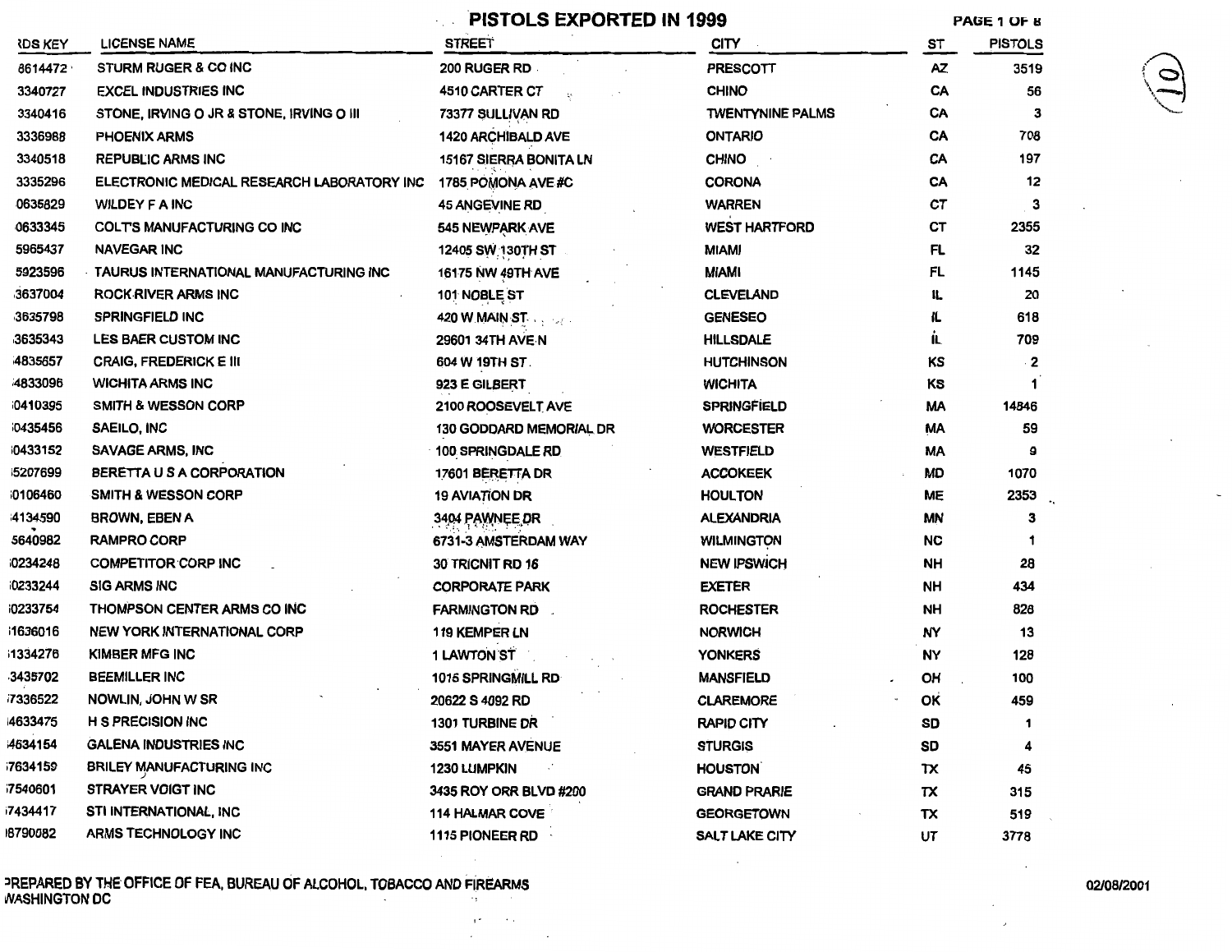|                |                                                                        | PISTOLS EXPORTED IN 1999                                                                                                                                                                                                                                              |                   |                   | PAGE 2 OF 8    |                   |
|----------------|------------------------------------------------------------------------|-----------------------------------------------------------------------------------------------------------------------------------------------------------------------------------------------------------------------------------------------------------------------|-------------------|-------------------|----------------|-------------------|
| <b>RDS KEY</b> | <b>LICENSE NAME</b>                                                    | <b>STREET</b>                                                                                                                                                                                                                                                         | CITY              | <b>ST</b>         | <b>PISTOLS</b> |                   |
| 98706281       | <b>LAR MANUFACTURING INC</b>                                           | 4133 WEST FARM RD                                                                                                                                                                                                                                                     | WEST JORDAN       | UT                | 35             |                   |
| 98734026       | NORTH AMERICAN ARMS INC                                                | 2150 S 950 E                                                                                                                                                                                                                                                          | <b>PROVO</b>      | UT                | 82             |                   |
| 15422338       | <b>HECKLER &amp; KOCH INC</b>                                          | 21480 PACIFIC BLVD.                                                                                                                                                                                                                                                   | <b>STERLING</b>   | VA                | $\mathbf{1}$   |                   |
| 99114520       | <b>OLYMPIC ARMS INC</b>                                                | 620-626 OLD PACIFIC HWY SE                                                                                                                                                                                                                                            | <b>OLYMPIA</b>    | <b>WA</b>         | 172            |                   |
|                |                                                                        | $\Delta \phi$ , where $\phi$                                                                                                                                                                                                                                          |                   |                   | 34663          |                   |
|                |                                                                        | control of the East Car<br>$\sim$                                                                                                                                                                                                                                     |                   |                   |                |                   |
|                |                                                                        |                                                                                                                                                                                                                                                                       |                   |                   |                |                   |
|                |                                                                        |                                                                                                                                                                                                                                                                       |                   |                   |                |                   |
|                |                                                                        |                                                                                                                                                                                                                                                                       |                   |                   |                |                   |
|                |                                                                        |                                                                                                                                                                                                                                                                       |                   |                   |                |                   |
|                |                                                                        |                                                                                                                                                                                                                                                                       |                   |                   |                |                   |
|                |                                                                        |                                                                                                                                                                                                                                                                       |                   |                   |                |                   |
|                |                                                                        | $\cdot$                                                                                                                                                                                                                                                               |                   |                   |                |                   |
|                |                                                                        |                                                                                                                                                                                                                                                                       |                   |                   |                |                   |
|                |                                                                        |                                                                                                                                                                                                                                                                       |                   |                   |                |                   |
|                |                                                                        | Ω.                                                                                                                                                                                                                                                                    |                   |                   |                |                   |
|                |                                                                        | $\langle P_{\rm c},\eta_{\rm c}\rangle$ .                                                                                                                                                                                                                             |                   |                   |                |                   |
|                |                                                                        | $\sim$ 100 $\pm$<br>$\cdots$                                                                                                                                                                                                                                          |                   |                   |                |                   |
|                |                                                                        |                                                                                                                                                                                                                                                                       |                   |                   |                |                   |
|                |                                                                        | 3 - 1996 A.C.<br>$\label{eq:2} \mathcal{L} = \mathcal{L}_{\mathrm{R}}^2 = \mathcal{L}_{\mathrm{R}}^2 \mathcal{L}_{\mathrm{R}}^2 = \mathcal{L}_{\mathrm{R}}^2 \mathcal{L}_{\mathrm{R}}^2$                                                                              |                   |                   |                |                   |
|                |                                                                        |                                                                                                                                                                                                                                                                       |                   |                   |                |                   |
|                |                                                                        | ਜਨਮ ਨੂੰ ਅਜਿ                                                                                                                                                                                                                                                           |                   |                   |                |                   |
|                |                                                                        | $\mathcal{R} \subset \mathcal{R}$<br>$\omega_{\rm{max}}$                                                                                                                                                                                                              |                   |                   |                |                   |
|                |                                                                        |                                                                                                                                                                                                                                                                       |                   |                   |                |                   |
|                |                                                                        |                                                                                                                                                                                                                                                                       |                   |                   |                |                   |
|                |                                                                        |                                                                                                                                                                                                                                                                       |                   |                   |                |                   |
|                |                                                                        |                                                                                                                                                                                                                                                                       |                   |                   |                |                   |
|                |                                                                        |                                                                                                                                                                                                                                                                       |                   |                   |                |                   |
|                | $\cdot$                                                                | $\cdots$<br>$\sim$ $\sim$                                                                                                                                                                                                                                             |                   |                   |                |                   |
|                |                                                                        | $\sim 10^{-1}$<br>$\sim$                                                                                                                                                                                                                                              |                   |                   |                |                   |
|                |                                                                        | <b>Contractor</b><br><b>Contractor</b>                                                                                                                                                                                                                                | $\sim$            |                   |                |                   |
|                | $\sqrt{2}$                                                             | $\sim 100$<br><b>Contractor</b>                                                                                                                                                                                                                                       |                   |                   |                |                   |
|                |                                                                        | $\sigma$ , we can express the contribution of $\sigma$                                                                                                                                                                                                                | <b>Contractor</b> |                   |                |                   |
|                | $\sim$                                                                 | $\label{eq:R1} \frac{d}{d\mathbf{x}}\left(\frac{\partial}{\partial x}\right) = 1.$                                                                                                                                                                                    |                   |                   |                |                   |
|                |                                                                        | $\mathcal{P} = \mathcal{P}^{\mathcal{P}}_{\mathcal{P}} = \mathcal{P}^{\mathcal{P}}_{\mathcal{P}} \mathcal{P}^{\mathcal{P}}_{\mathcal{P}} = \mathcal{P}^{\mathcal{P}}_{\mathcal{P}} \mathcal{P}^{\mathcal{P}}_{\mathcal{P}} = \mathcal{P}^{\mathcal{P}}_{\mathcal{P}}$ |                   |                   |                |                   |
|                |                                                                        | 计加工程序计划                                                                                                                                                                                                                                                               |                   | <b>Contractor</b> |                |                   |
|                | PREPARED BY THE OFFICE OF FEA. BURFAU OF ALCOHOL TORACCO AND FIREARMS. |                                                                                                                                                                                                                                                                       |                   |                   |                | <b>NO/NR/2001</b> |

 $\mathcal{L}^{\text{max}}_{\text{max}}$ 

אטטט אוזט רווקב ъ. **WASHINGTON DC** ÷.

#### 02/08/2001

 $\sim 100$ 

 $\sim$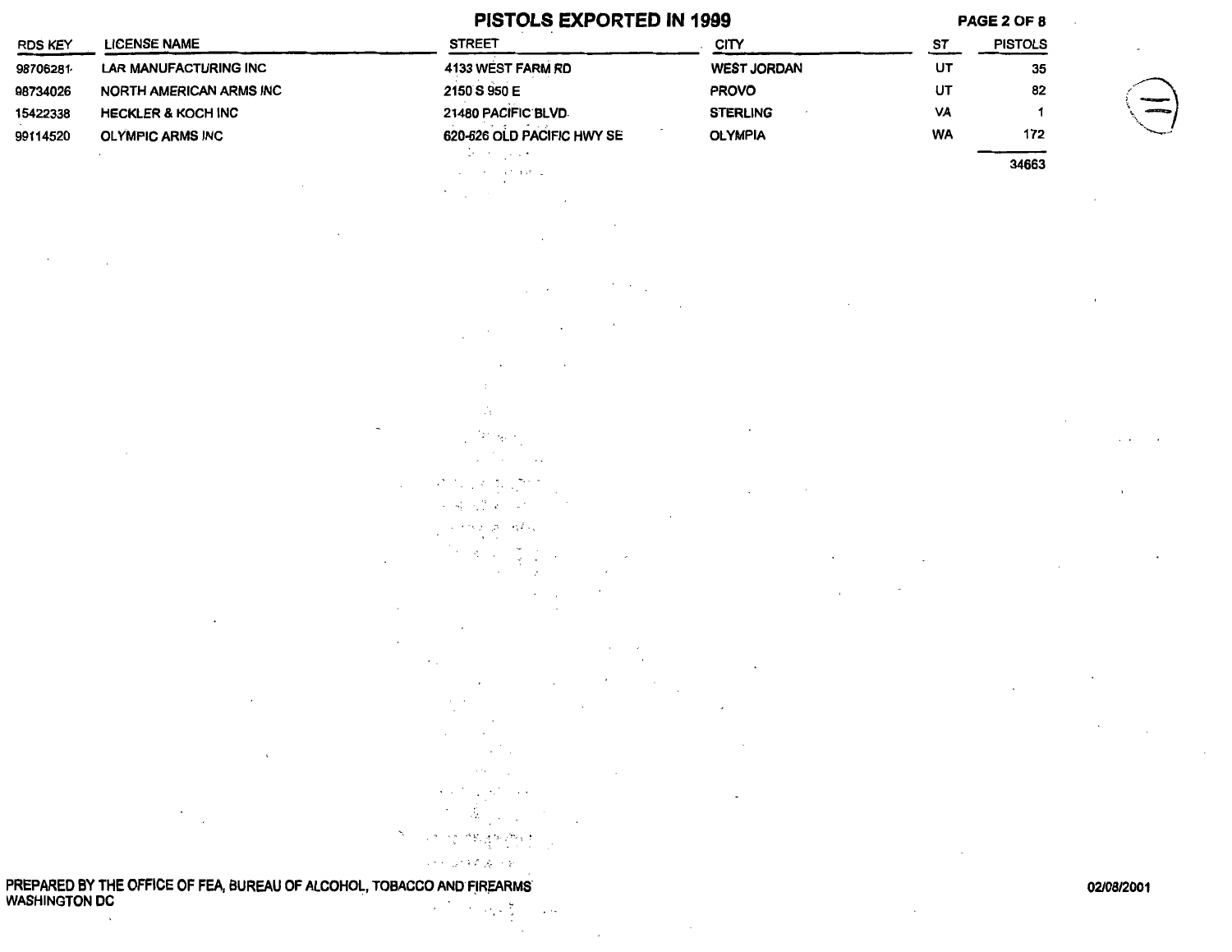|                                  |                                                                                                         | $\sim$ 4 $^{-1}$<br>REVOLVERS EXPORTED IN 1999                                                                                                                                                     |                                                              |                | PAGE 3 OF 8         |  |
|----------------------------------|---------------------------------------------------------------------------------------------------------|----------------------------------------------------------------------------------------------------------------------------------------------------------------------------------------------------|--------------------------------------------------------------|----------------|---------------------|--|
| <b>RDS KEY</b>                   | <b>LICENSE NAME</b>                                                                                     | <b>STREET</b>                                                                                                                                                                                      | <b>CITY</b>                                                  | <u>ST</u>      | <b>REVOLVERS</b>    |  |
| 60633345<br>60434429<br>60410395 | COLT'S MANUFACTURING CO INC<br>H & R 1871 INC NEW ENGLAND FIREARMS CO<br><b>SMITH &amp; WESSON CORP</b> | 545 NEWPARK AVE<br>60 INDUSTRIAL ROWE<br>$\sim$ $-$ .<br>2100 ROOSEVELT AVE                                                                                                                        | <b>WEST HARTFORD</b><br><b>GARDNER</b><br><b>SPRINGFIELD</b> | CT<br>MA<br>MA | 2120<br>14<br>37857 |  |
| 50201484                         | STURM RUGER & CO INC                                                                                    | 411 SUNAPEE ST                                                                                                                                                                                     | <b>NEWPORT</b>                                               | <b>NH</b>      | 6350                |  |
| 61636016                         | NEW YORK INTERNATIONAL CORP                                                                             | 119 KEMPER LN ·                                                                                                                                                                                    | <b>NORWICH</b>                                               | <b>NY</b>      | 153                 |  |
| 98734026                         | NORTH AMERICAN ARMS INC                                                                                 | 2150 S 950 É                                                                                                                                                                                       | <b>PROVO</b>                                                 | UT             | 2122                |  |
|                                  |                                                                                                         | V. C                                                                                                                                                                                               |                                                              |                | 48616               |  |
|                                  |                                                                                                         |                                                                                                                                                                                                    |                                                              |                |                     |  |
|                                  |                                                                                                         |                                                                                                                                                                                                    |                                                              |                |                     |  |
|                                  |                                                                                                         | キーゴー 付                                                                                                                                                                                             |                                                              |                |                     |  |
|                                  |                                                                                                         | $\sim 100$<br>$\sim$ $\sim$                                                                                                                                                                        |                                                              | $\sqrt{2}$     |                     |  |
|                                  |                                                                                                         |                                                                                                                                                                                                    |                                                              |                |                     |  |
|                                  |                                                                                                         |                                                                                                                                                                                                    |                                                              |                |                     |  |
|                                  |                                                                                                         | $\cdots$                                                                                                                                                                                           |                                                              |                |                     |  |
|                                  | $\sim 100$ km s $^{-1}$<br>$\Delta \phi = 0.01$ and $\Delta \phi = 0.01$                                | 2000<br>$-1$<br>in politi<br>Gerti<br>$\mathbf{z}$ , and $\mathbf{z}$<br>t vantuur<br>Võetsi Aas<br>$\mathcal{L}_{\mathrm{max}}$                                                                   | ٦<br>$\sim 10^{-10}$ km s $^{-1}$                            |                |                     |  |
|                                  | and the company<br><b>Contract</b>                                                                      | $\frac{1}{2} \frac{1}{2} \sum_{i=1}^{N-1} \frac{1}{2} \sum_{i=1}^{N-1}$<br>$\label{eq:2.1} \mathcal{A}^{\mu\nu} = \mathcal{A}^{\mu\nu} = \sum_{i=1}^n \mathcal{A}^{\mu\nu} = \mathcal{A}^{\mu\nu}$ |                                                              |                | $\diagup$           |  |
|                                  |                                                                                                         |                                                                                                                                                                                                    |                                                              |                |                     |  |

 $\lambda$ 

PREPARED BY THE OFFICE OF FEA, BUREAU OF ALCOHOL, TOBACCO AND FIREARMS<br>WASHINGTON DC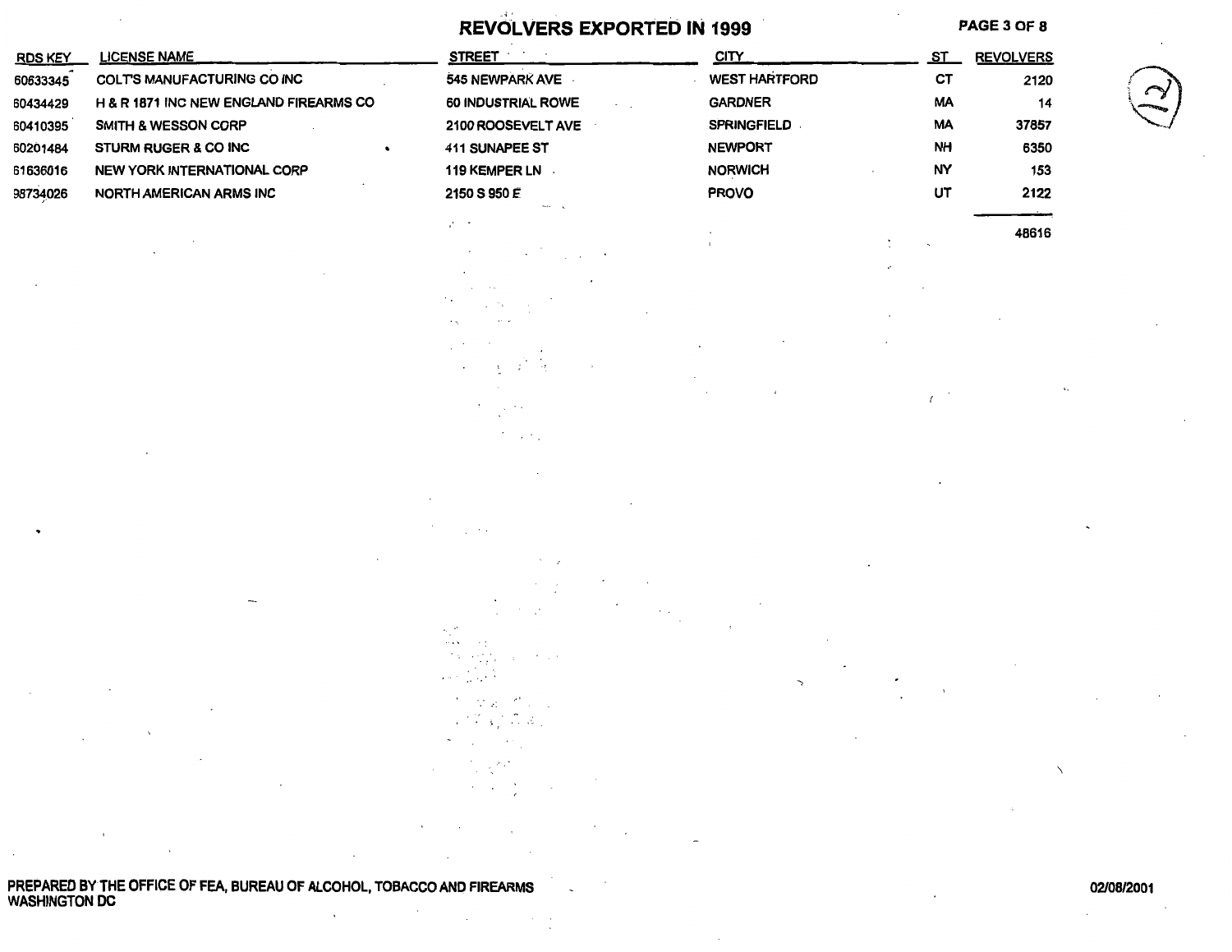**RIFLES.EXPORTED IN 1999** PAGE40F 8

 $\sim$ 

|  | ٠ |  |
|--|---|--|
|  |   |  |
|  |   |  |

| <b>IDS KEY</b> | <b>LICENSE NAME</b>                      | <b>STREET</b>                    | City                 | <u>ST</u> | <b>RIFLE EXP</b> |
|----------------|------------------------------------------|----------------------------------|----------------------|-----------|------------------|
| 8636542        | ROBAR COMPANIES, INC                     | 21438 N 7TH AVE SUITE B          | <b>PHOENIX</b>       | <b>AZ</b> | 15               |
| 8614472        | <b>STURM RUGER &amp; CO INC</b>          | 200 RUGER RD                     | <b>PRESCOTT</b>      |           | 453              |
| 8635726        | MCMILLAN BROS RIFLE CO, INC              | <b>21421 N 14TH AVE, SUITE D</b> | <b>PHOENIX</b>       | ΑZ        | 14               |
| 8633895        | SPECIAL TECHNOLOGIES GROUP, INC.         | 21602 N 20TH AVE                 | <b>PHOENIX</b>       | ΑZ        | 1                |
| 17737552       | <b>WEATHERBY INC</b>                     | 3250 B 3 EL CAMINO REAL          | <b>ATASCADERO</b>    | CA        | 769              |
| 17738092       | ROGUE RIV RIFLEWORKS INCUOHN RIBGY & CO  | <b>1317 SPRING ST</b>            | <b>PASO ROBLES</b>   | CA        | 1                |
| 0635944        | AR-7 INDUSTRIES LLC                      | 998 N COLONY RD                  | <b>MERIDEN</b>       | CТ        | 6049             |
| 0636056        | US REPEATING ARMS COMPANY                | <b>275 WINCHESTER AVE</b>        | <b>NEW HAVEN</b>     | CТ        | 7415             |
| 0633345        | COLT'S MANUFACTURING CO INC              | 545 NEWPARK AVE                  | <b>WEST HARTFORD</b> | СT        | 3610             |
| 0600760        | THE MARLIN FIREARMS CO                   | 100 KENNA DR                     | <b>NORTH HAVEN</b>   | СT        | 12534            |
| i0634420       | <b>PRECISION ARMS INC</b>                | 640 FEDERAL RD                   | <b>BROOKFIELD</b>    | CT        | 8                |
| 0609280        | U S REPEATING ARMS COMPANY, INC          | <b>344 WINCHESTER AVE</b>        | <b>NEW HAVEN</b>     | СT        | 1316             |
| 5917454        | KNIGHT, CHARLES REED JR                  | 7750 9TH ST SW                   | <b>VERO BEACH</b>    | FL        | 9                |
| 3636039        | <b>ARMALITE INC</b>                      | 745 S HANFORD ST                 | <b>GENESEO</b>       | IL        | 72               |
| 3635798        | <b>SPRINGFIELD INC</b>                   | 420 W MAIN ST                    | <b>GENESEO</b>       | łL.       | 2                |
| 4833096        | <b>WICHITA ARMS INC</b>                  | 923 E GILBERT                    | <b>WICHITA</b>       | КS        | 1                |
| 6137026        | <b>REMINGTON ARMS COMPANY, INC</b>       | <b>22 RIFE TRAIL</b>             | <b>HICKORY</b>       | ΚY        | 5335             |
| 0434429        | H & R 1871 INC NEW ENGLAND FIREARMS CO   | 60 INDUSTRIAL ROWE               | <b>GARDNER</b>       | MA        | 380              |
| 0433152        | SAVAGE ARMS, INC                         | <b>100 SPRINGDALE RD</b>         | <b>WESTFIELD</b>     | MА        | 759              |
| 0436463        | ZITTA, ALLAN P                           | RT 5 & 10                        | <b>BERNARDSTON</b>   | МA        | 9                |
| 5207699        | BERETTA U S A CORPORATION                | 17601 BERETTA DR                 | <b>ACCOKEEK</b>      | MD        | -1               |
| 0134465        | BUSHMASTER FIREARMS BFI/QUALITY PARTS CO | 999 ROOSEVELT TRAIL BLDG 3       | <b>WINDHAM</b>       | ME        | 132              |
| 4135232        | DEFENSE PROCUREMENT MFG SERVICES INC     | <b>13983 INDUSTRY AVE</b>        | <b>BECKER</b>        | <b>MN</b> | 69               |
| 8133799        | POWDER RIVER RIFLE CO INC                | 201 CENTENNIAL DR                | <b>BIG TIMBER</b>    | МT        | 48               |
| 8155388        | C SHARPS ARMS CO INC                     | 100 CENTENNIAL DR                | <b>BIG TIMBER</b>    | МT        | 34               |
| 0201484        | <b>STURM RUGER &amp; CO INC</b>          | 411 SUNAPEE ST                   | <b>NEWPORT</b>       | NΗ        | 13044            |
| 0233754        | THOMPSON CENTER ARMS CO INC              | <b>FARMINGTON RD</b>             | <b>ROCHESTER</b>     | ΝH        | 1013             |
| 8835501        | <b>CALICO LIGHT WEAPON SYSTEMS</b>       | <b>1489 GREG ST</b>              | <b>SPARKS</b>        | NV        | 5                |
| 1134915        | <b>ARGUS PUBLICATIONS INC</b>            | 110 8TH ST                       | <b>BROOKLYN</b>      | NΥ        | 500              |
| 1635527        | <b>REMINGTON ARMS CO, INC</b>            | <b>14 HOEFLER AVE</b>            | <b>ILION</b>         | ٨Y        | 11498            |
| 3437065        | <b>KELBLY'S RIFLE RANGE INC</b>          | 7222 DALTON FOX LAKE RD          | NORTH LAWRENCE       | OH        | 38               |
| 9336982        | ROGUE RIFLE COMPANY INC                  | 11 FIRST ST                      | <b>PROSPECT</b>      | 0R        | 124              |
| 2338992        | <b>BORDEN, JAMES F</b>                   | <b>RR 1 BOX 250BC</b>            | <b>SPRINGVILLE</b>   | PA        | 8                |
| 4633475        | <b>H S PRECISION INC</b>                 | <b>1301 TURBINE DR</b>           | <b>RAPID CITY</b>    | SD        | 44               |

1 REPARED BY THE OFFICE OF FEA, BUREAU OF ALCOHOL, TOBACCO AND. FIREARMS VASHINGTON DC

 $\mathcal{D}_{\mathcal{A}}$ 

 $\sim 2\sigma_{\rm g}$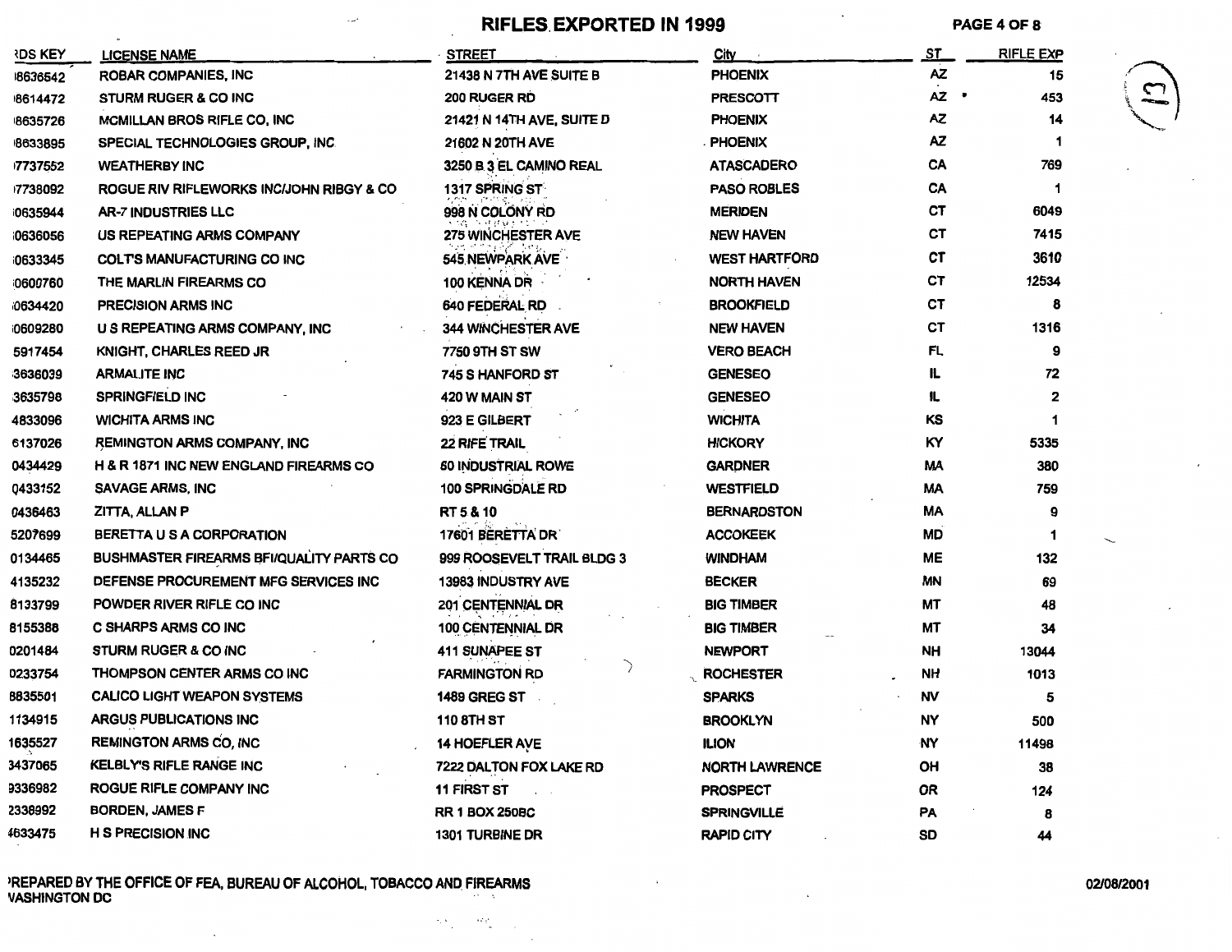#### RIFLES EXPORTED IN 1999

 $\mathcal{H}^1(\mathbb{C}^n)$  .

 $\frac{1}{2} \left( \frac{1}{2} \right) \left( \frac{1}{2} \right) \left( \frac{1}{2} \right) \left( \frac{1}{2} \right) \left( \frac{1}{2} \right) \left( \frac{1}{2} \right)$ 

 $\overline{(\ }$ 

-.

عجلوان والمالا

 $\epsilon \leq \epsilon$ 

 $\chi^2$  and

 $\mathcal{F}(\mathcal{C}_1)$ 

÷,

 $\pm$   $\pm$ 

17

**T**  $\cdot$  . H.  $\epsilon$  $\sim$  $\left\langle \left( \nabla^2 \phi^2_{\alpha \beta} - \nabla^2 \phi^2_{\beta \beta} \right) \right\rangle_{\alpha \beta} \left( \nabla^2 \phi^2_{\beta \beta} \right) \right\rangle_{\alpha \beta}$ 

 $\label{eq:1} \begin{split} \mathcal{L}_{\text{eff}}(\mathbf{r}) = \mathcal{L}_{\text{eff}}(\mathbf{r}) + \mathcal{L}_{\text{eff}}(\mathbf{r}) \mathcal{L}_{\text{eff}}(\mathbf{r}) \end{split}$ ; '

> $\mathcal{A}^{\mathcal{A}}$  and  $\mathcal{A}^{\mathcal{A}}$  $\lambda^2 \rightarrow \pm \pm \pi \mu \nu$

 $\sim$ 

 $1.3<sup>2</sup>$  ,  $1.3<sup>2</sup>$  ,  $1.3<sup>2</sup>$ 

 $\sim 10^{-11}$  $\sim$  100  $\sigma$  $\sim$ 

PAGE 5 OF 8

02/08/2001

 $\mathcal{L}^{\mathcal{A}}$ 

| <b>RDS KEY</b> | <b>LICENSE NAME</b>             | <b>STREET</b>              |
|----------------|---------------------------------|----------------------------|
| 34606554       | <b>MILLER ARMS INC</b>          | PURL ST BOX 260            |
| 34606531       | DAKOTA ARMS INC                 | <b>HC 55 BOX 326</b>       |
| 16236907       | <b>BARRETT FIREARMS MFG INC</b> | 5926 MILLER LANE           |
| 57542125       | LAU, MICHAEL RICHARD            | 906 MIDDLE RUN             |
| 57634159       | <b>BRILEY MANUFACTURING INC</b> | 1230 LUMPKIN               |
| 38706281       | <b>LAR MANUFACTURING INC</b>    | 4133 WEST FARM RD          |
| 15422338       | <b>HECKLER &amp; KOCH INC</b>   | 21480 PACIFIC BLVD         |
| 99114520       | <b>OLYMPIC ARMS INC</b>         | 620-626 OLD PACIFIC HWY SE |

| ٠<br><u>City</u>              | <u>ST</u> | <b>RIFLE EXP</b> |  |
|-------------------------------|-----------|------------------|--|
| <b>ST ONGE</b>                | <b>SD</b> |                  |  |
| <b>STURGIS</b>                | SD        | 24               |  |
| <b>MURFREESBORO</b><br>٠      | TN        | 218              |  |
| <b>DUNCANVILLE</b>            | TX        | 45               |  |
| ٠<br><b>HOUSTON</b>           | TX        | 9                |  |
| <b>WEST JORDAN</b><br>$\cdot$ | UT        | 8                |  |
| <b>STERLING</b>               | <b>VA</b> | 2                |  |
| <b>OLYMPIA</b>                | <b>WA</b> | 52               |  |
|                               |           | 65669            |  |

 $\lambda$ 

PREPARED BY THE OFFICE OF FEA, BUREAU OF ALCOHOL, TOBACCO AND FIREARMS WASHINGTON DC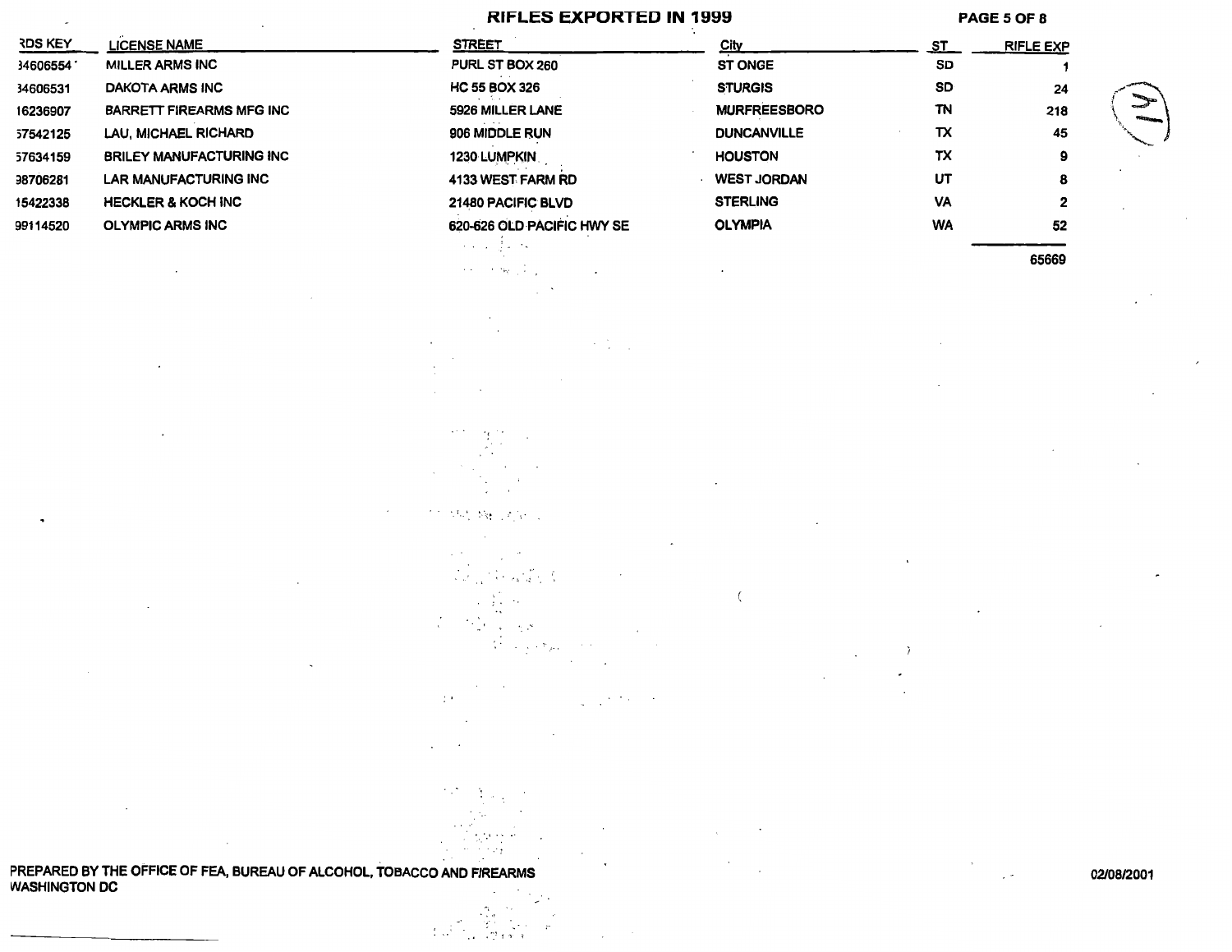### SHOTGUNS EXPORTED IN 1999

PAGE 6 OF 8

| <b>RDS KEY</b> | LICENSE NAME                                      | <b>STREET</b>                                     | <b>CITY</b>         | ST        | <b>SHOTGUN EXP</b> |  |
|----------------|---------------------------------------------------|---------------------------------------------------|---------------------|-----------|--------------------|--|
| 97737552       | <b>WEATHERBY INC</b>                              | 3250 B 3 EL CAMINO REAL                           | <b>ATASCADERO</b>   | CA        | 6                  |  |
| 60636056       | US REPEATING ARMS COMPANY                         | 275 WINCHESTER AVE                                | <b>NEW HAVEN</b>    | <b>CT</b> | 9950               |  |
| 60600760       | THE MARLIN FIREARMS CO                            | 100 KENNA DR                                      | <b>NORTH HAVEN</b>  | СT        | 65                 |  |
| 60600773       | O F MOSSBERG & SONS INC                           | 7 GRASSO AVE                                      | <b>NORTH HAVEN</b>  | <b>CT</b> | 14088              |  |
| 60609280       | U S REPEATING ARMS COMPANY, INC.                  | <b>344 WINCHESTER AVE</b>                         | <b>NEW HAVEN</b>    | СT        | 1996               |  |
| 15917454       | KNIGHT, CHARLES REED JR                           | 7750 9TH ST SW                                    | <b>VERO BEACH</b>   | <b>FL</b> | 39                 |  |
| 33635798       | <b>SPRINGFIELD INC</b>                            | 420 W MAIN ST                                     | <b>GENESEO</b>      | IL.       | 209                |  |
| 60434429       | <b>H &amp; R 1871 INC NEW ENGLAND FIREARMS CO</b> | <b>60 INDUSTRIAL ROWE</b>                         | <b>GARDNER</b>      | <b>MA</b> | 13713              |  |
| 60436321       | <b>FARRAR, GREGORY</b>                            | 22 LOCKWOOD CIR                                   | <b>SWANSEA</b>      | <b>MA</b> |                    |  |
| 30433152       | <b>SAVAGE ARMS, INC</b>                           | <b>100 SPRINGDALE RD</b>                          | <b>WESTFIELD</b>    | MA        | 94                 |  |
| 35236791       | <b>BENELLI USA CORPORATION</b>                    | 17601 BERETTA LN                                  | <b>ACCOKEEK</b>     | <b>MD</b> | 561                |  |
| 35207699       | BERETTA U S A CORPORATION                         | 17601 BERETTA DR                                  | <b>ACCOKEEK</b>     | <b>MD</b> | 408                |  |
| 30201484       | <b>STURM RUGER &amp; CO INC.</b>                  | 411 SUNAPEE ST                                    | <b>NEWPORT</b>      | <b>NH</b> | 337                |  |
| 6358331        | <b>ITHACA GUN PARTS &amp; SERVICE CORPORATION</b> | 891 ROUTE 34B                                     | <b>KINGS FERRY</b>  | NY        | 4357               |  |
| 31635527       | <b>REMINGTON ARMS CO. INC</b>                     | <b>14 HOEFLER AVE</b>                             | <b>ILION</b>        | NY        | 11121              |  |
| 12333855       | TAR HUNT CUSTOM RIFLES INC                        | <b>101 DOGTOWN RD</b>                             | <b>BLOOMSBURG</b>   | <b>PA</b> | 6                  |  |
| 12533495       | <b>PENN ARMS INC</b>                              | 107 PINE ST                                       | <b>PUNXSUTAWNEY</b> | PA        | 28                 |  |
| 4633475        | <b>H S PRECISION INC</b>                          | 1301 TURBINE DR                                   | <b>RAPID CITY</b>   | -SD.      | 13                 |  |
| 7434208        | <b>MAVERICK ARMS, INC</b>                         | INDUSTRIAL BLVD MAVERICK CO DEVLPT<br><b>PARK</b> | <b>EAGLE PASS</b>   | ТX        | 10350              |  |
|                |                                                   |                                                   |                     |           |                    |  |

67342

REPARED BY THE OFFICE OF FEA, BUREAU OF ALCOHOL, TOBACCO AND FIREARMS<br>IASHINGTON DC

 $\sim$   $^{\prime}$ 

il. De А.

aga Rager

 $\delta$  as  $\epsilon$ 

#### 02/08/2001